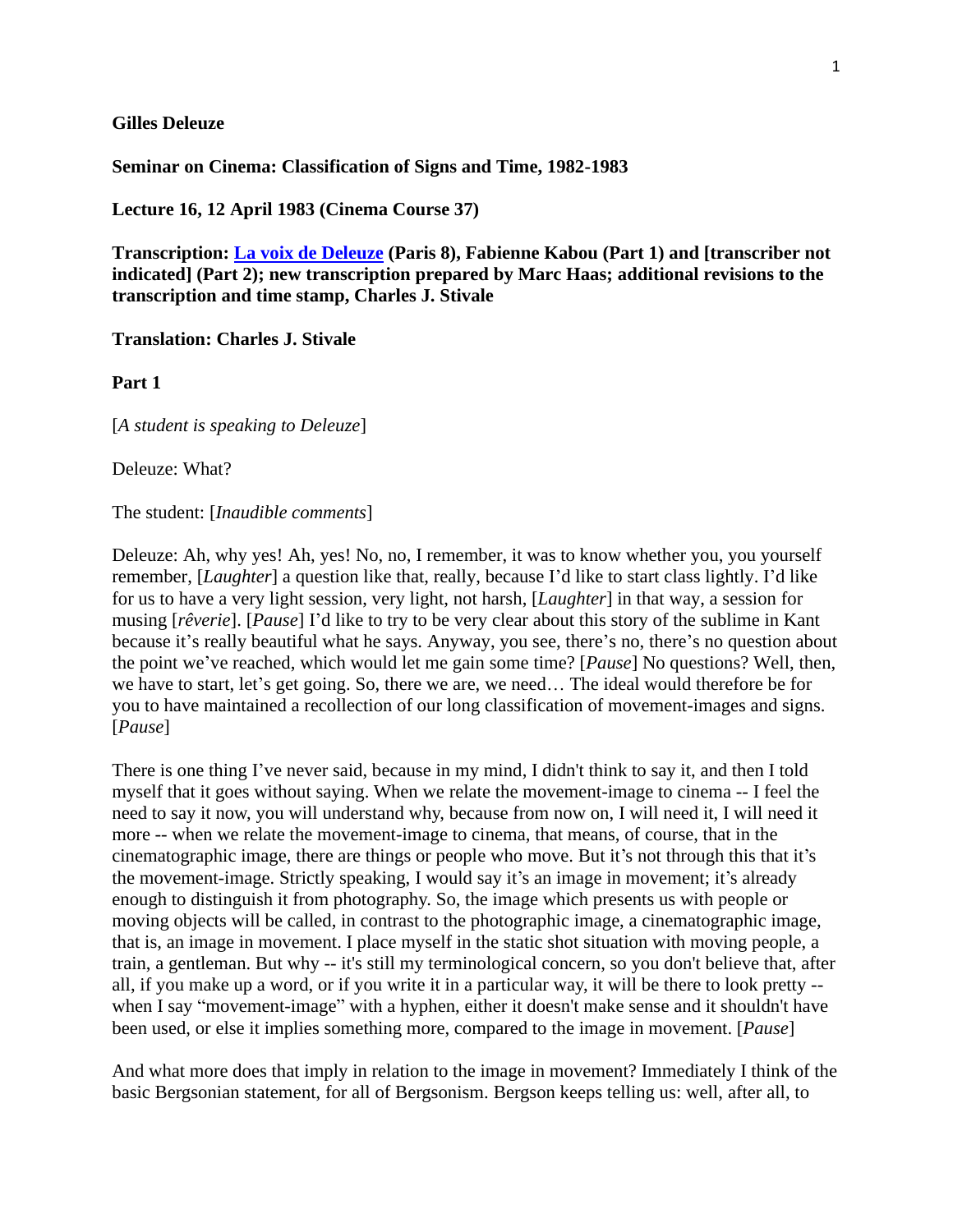understand movement in its most concrete character, one must manage, by an act of the mind which he calls an intuition, to detach" or "extract" it from its moving body or vehicle. Our natural perception -- and it's here, it seems to me, that he is very strong -- he says: our natural perception only grasps movement when attached to something that serves as a moving body or vehicle for it, either object or subject. But more important than the idea of object or subject is the idea of mobile body or vehicle. Well, he says, philosophy will only be a philosophy of movement if it succeeds in extracting movement from what serves as its moving body or vehicle.

Well, that's interesting, but anyway, who does that? This is the cinematic image. Bergson doesn't want it, and he doesn't want it because he doesn't know it, and he doesn't know it because he can't know it. This is why he criticizes cinema for simply giving us an abstract image of movement. But movement as separated from its moving body or its vehicle is not at all an abstract image of movement; it is movement in its essence, in its concrete essence, or it is movement as substance, as a real substance.

I'm saying, that's what the cinematographic image does. Under what conditions and when? Since we've seen a first case of the cinematographic image, it is the image in movement, a fixed shot with something moving in the shot. It's an image in movement, good, but you notice that the movement is not detached from a moving body or a vehicle. It's the movement of the train, it is the movement of the character. Here, my current musing is: what is it, what is the movementimage that is not in the image in movement, and how does it arise in cinema? The easiest answer: well, it arises with the camera's movement. The camera, the camera, well okay, but the camera is definitely a moving body; it's a vehicle. For example, it is on a rail, or it is carried on someone's back, or shoulder, etc. Yeah, yeah, yeah, yeah, yes, materially. But the camera's movement is like -- we saw it another year, last year – it could almost be called, and not at all in the sense of an abstraction, but of a concrete reality, the general equivalent of any possible movement, even if, in fact, there are movements that it cannot make; as long as it is on rails, these movements are relatively limited, so then there's the crane, then there's the hand camera, on a man's back, there's everything you want, on a man's shoulder, good, a mobile camera, a liberated camera, the liberated camera of [F.W.] Murnau, etc. Good.

So, I'm saying, understand, although the camera ... although the camera movement may on its own be related to a mobile body or to a vehicle, on the other hand – which is the camera itself, in movement – on the other hand, it's in its relationship with movement that it traces -- and the relationship of this movement with the other movements -- the movements of the image in movement, there is something like a release. I mean, a movement emerges that is grasped independently [*Pause*] of its own mobile body or vehicle. [*Pause*] It's a step towards this capture of pure movement, the camera's mobility. [*Pause*] Why? Because it causes movement's transformation. The famous example of the liberated camera in Murnau, it gets off a bicycle; Murnau puts it on a bicycle. He puts everything in an elevator -- it's "The Last Laugh" [1924] - he puts everything on an elevator; the elevator descends, the camera films the hotel's lobby through the elevator's windows, and, continuously, it emerges on a bicycle, a guy being on the bicycle, and obviously, it crosses the lobby. The camera's movement, in a way, connects two movements with different mobile bodies: the elevator, the bicycle. It could show one of them and hide the other; it will show the elevator's movement, it will hide the bicycle's movement, it hardly matters. It tends, I'm saying, the camera's movement tends to extract a pure movement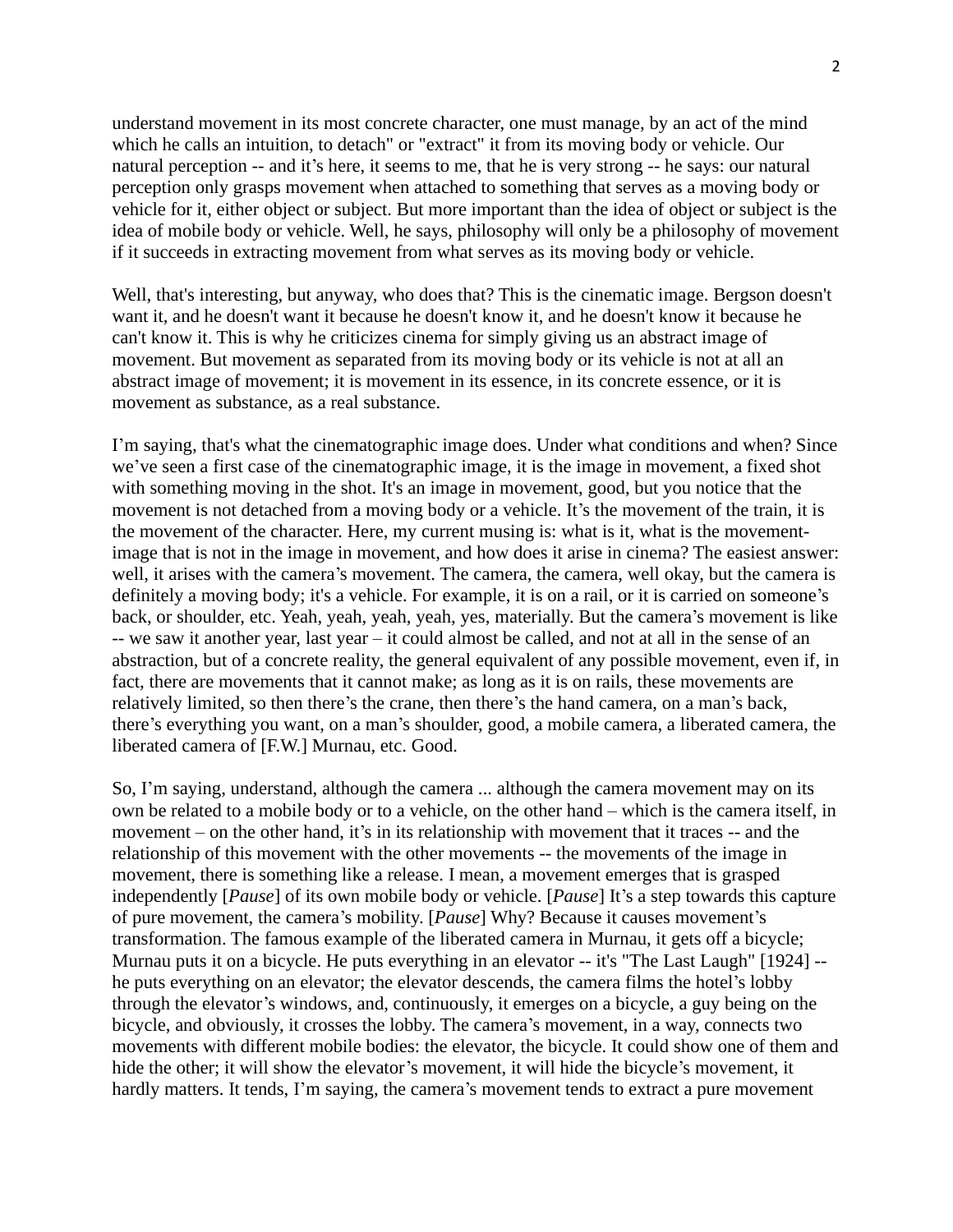from its varied mobile bodies and vehicles.<sup>1</sup>

Hence what struck me in a recent cinema project, hence what struck me greatly in [Wim] Wenders's films, namely this sort of equivalence that runs through Wenders's first films, the camera movement as equaling a plane, plus a train, plus a boat, plus walking, plus an automobile, etc. Notice in this equivalence, for example, in "Kings of the Road" [1976] or, even more in "Alice in the Cities" [1974], in which the changes of means of transportation are as if collected by the camera which is supposed to extract from all these means of transportation the pure movement detached from the vehicle. So that's a means, it's a tendency, to be discerned.<sup>2</sup> So, you will tell me, but nevertheless, there are still some people, that goes without saying, that goes without saying, there are still some people on the screen, there remains…, etc. But what's important is that all these movements related to their mobile body and their vehicle are as if taken up again, they are not canceled out, but are taken up again in a deeper movement which, itself, detaches them or tends to detach them from the mobile body and from the vehicle. In this way, the image in movement becomes a movement-image. Good. [*Pause*]

But isn't there another way to pass from the image in movement to the movement-image? Of course, there is another way. Because, for a long time, and even now, if you look in a film at the number of fixed shots and the number of mobile shots -- calling mobile shots the shots that have camera movement -- well, you see first of all that in all so-called classic cinema, right, there is a very great superiority of fixed shots. [*Pause*] When the camera became mobile, it invaded very few images. It is notorious, for example, that in [D.W.] Griffith's films, the camera movements are all the more striking, and they are all the more splendid for being rare. They are reserved for certain privileged moments. [*Pause*] In "Faust" [1926] by Murnau, the camera movements are rare, [*Pause*] [13:00] and yet, as Noël Burch says very well, these are films that give us the impression of a fundamental mobility. Yet they operate mostly by fixed shots. They hold back their camera movements. Needless to say, what I'm saying also applies to many things in modern cinema.<sup>3</sup>

But then, in that case, when it is not the camera movement that assures or realizes, that produces this tendency to detach movement from the vehicle or from the mobile body, [*Pause*] what will satisfy this function [*Pause*] in the case of fixed shots, where that movement remains irreducibly attached to these mobile bodies and vehicles? So, it's very simple. What will guarantee this is, what will guarantee and carry out this same tendency is the succession of shots, it's the montage. [*Pause*] There are two ways for cinema to tend to surpass – I say, "tend to surpass", not at all meaning that this is a failure – but, because if this tendency were completely realized, we would fall into abstraction. If movement were completely detached from all mobile bodies and vehicles, we would have a cinema that we could call, we would have images that we could call "abstract". That's been done.

But here, at the level where I'm situating myself, it is not even a question of that; it is a question of doubling the level on which movement relates to mobile bodies and vehicles, of doubling it at the same time by the outline, the drawing of a movement, if needs be the same, insofar as it no longer relates to its mobile body and its vehicle. And I'm saying that to produce this tendency to extract pure movement, you have two means: the camera movement or the montage of fixed shots. You can combine the two means with montage [*Pause*] at the level of movements, camera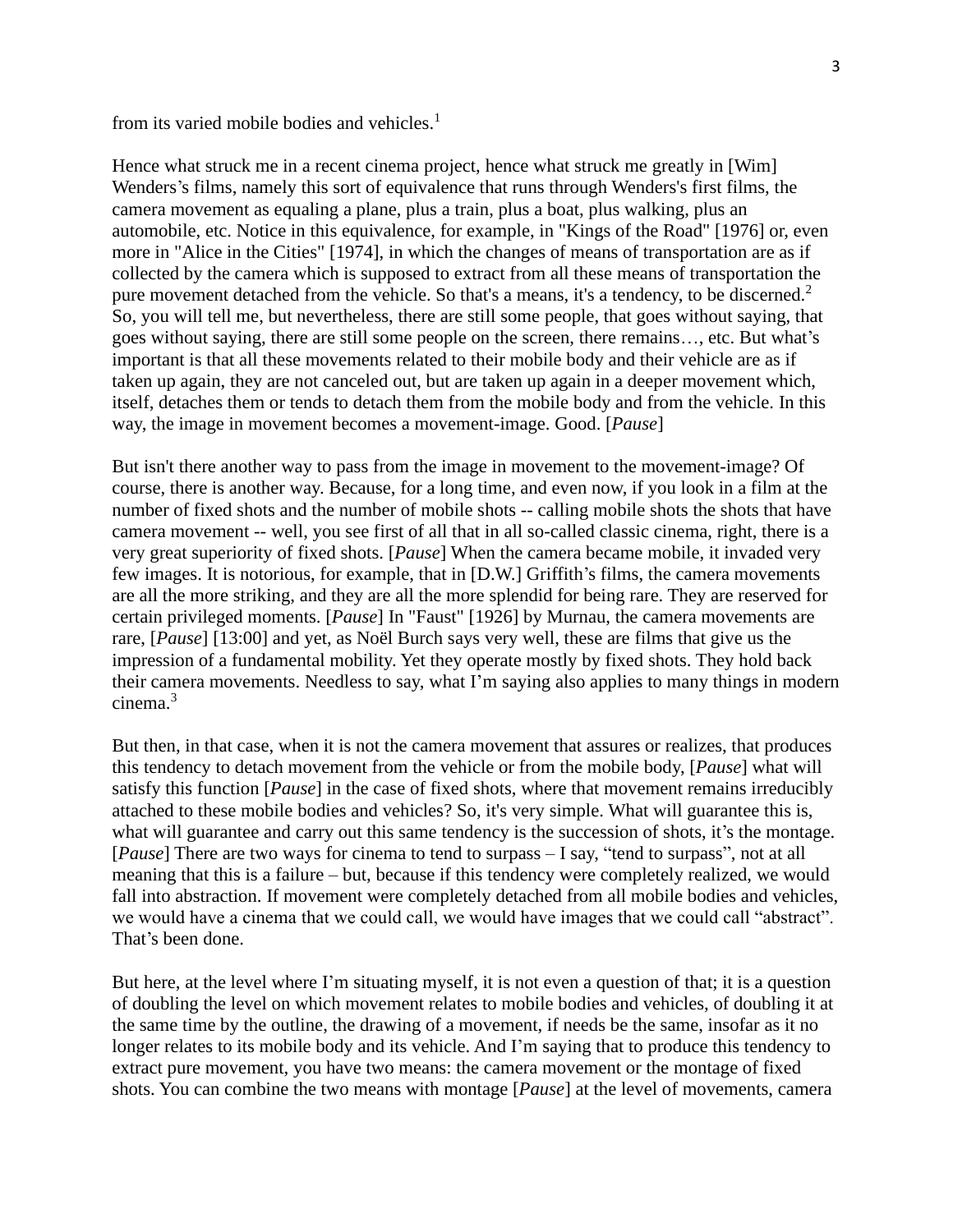## movements.

You understand, it's in this sense that I can say: the cinematographic image is not only an image in movement, but it is really movement-image. [*Pause*] <sup>4</sup> This highlights the difference between the cinematographic image and the photographic image. Why? Because, if I thus define the cinematographic image as a tendency to extract -- I insist on tendency --, a tendency to extract pure movement from its mobile bodies and its vehicles, [*Pause*] I would say that almost here, the photo and cinema oppose each other quite fully. At which level? I have the feeling that even from the most technical, technological point of view, one can -- and this is not at all a criticism -- liken the photo to a kind of molding [*moulage*].

There is a text by [André] Bazin which seems very interesting to me -- I don't have it, but... – in which Bazin says something like: the photo is a luminous mold, it's a luminous imprint [*empreinte*], [*Pause*] provided you understand what a mold is.<sup>5</sup> A mold, I mean -- otherwise it would be too easy a criticism, a criticism of the photograph, but precisely I have no critical intention when I say the photograph is a molding -- a mold, I mean, is not simply a form which imposes itself on a material from the outside. What happens when a child goes to the beach? See, in the old days -- these aren't the kinds of games anymore -- these are old games that, then, used molds. So, children, for example, made a mold in the shape of a shell, then we put sand in it, some sand, and then that created the shell, right? There is a mold.

I'm saying, it is not simply the imposition of a form on a material. That would be a purely extrinsic operation. The walls of the mold, that is, the external shape, in fact, lead to what? A whole reorganization of the states of forces which one could call "the states of intermolecular forces of matter". And it leads all of these intermolecular forces of matter, in the specific case, sand, leads them to a state of equilibrium. Once this state of equilibrium – it takes time – once this state of equilibrium is reached, you can unmold. This idea is very simple. I'm saying, in this sense, well, photography is a luminous mold, it's a mold of light. It is a molding of light. [*Pause*]

Whereas what is the cinematographic image? There is indeed a difference in nature between the photo-image and the cinema-image. [*Pause*] This is a technical operation that has been very well analyzed by some people, [*Pause*] and it's something we encountered on a specific topic several years ago, particularly about music when we were talking about music. It's modulation. What really sets molding apart is modulation, I mean, what stands out in the sense of, at the same time, being concerned with. And there is an author who has analyzed very well, technologically, the difference between molding and modulation as two ends of the technological chain. It's Gilbert Simondon $6$ 

And<sup>7</sup> he says, well you see, a modulation, a modulator, how is it different from a mold, to mold or to modulate, especially since there are all sorts of transitions between molding and modulating? Well, a modulation is, if you will, a variable and continuous mold. It's a variable and continuous molding. That is, in the case of a mold, the conditions of equilibrium are reached after a certain time. That needs to settle. So, there you have it, the first characteristic of the mold: the conditions of equilibrium are reached after a certain time. By conditions of equilibrium, I mean the state of the intermolecular forces of the material, in the molded material, what's being molded. A second characteristic: once they are reached, we can demold; that does not change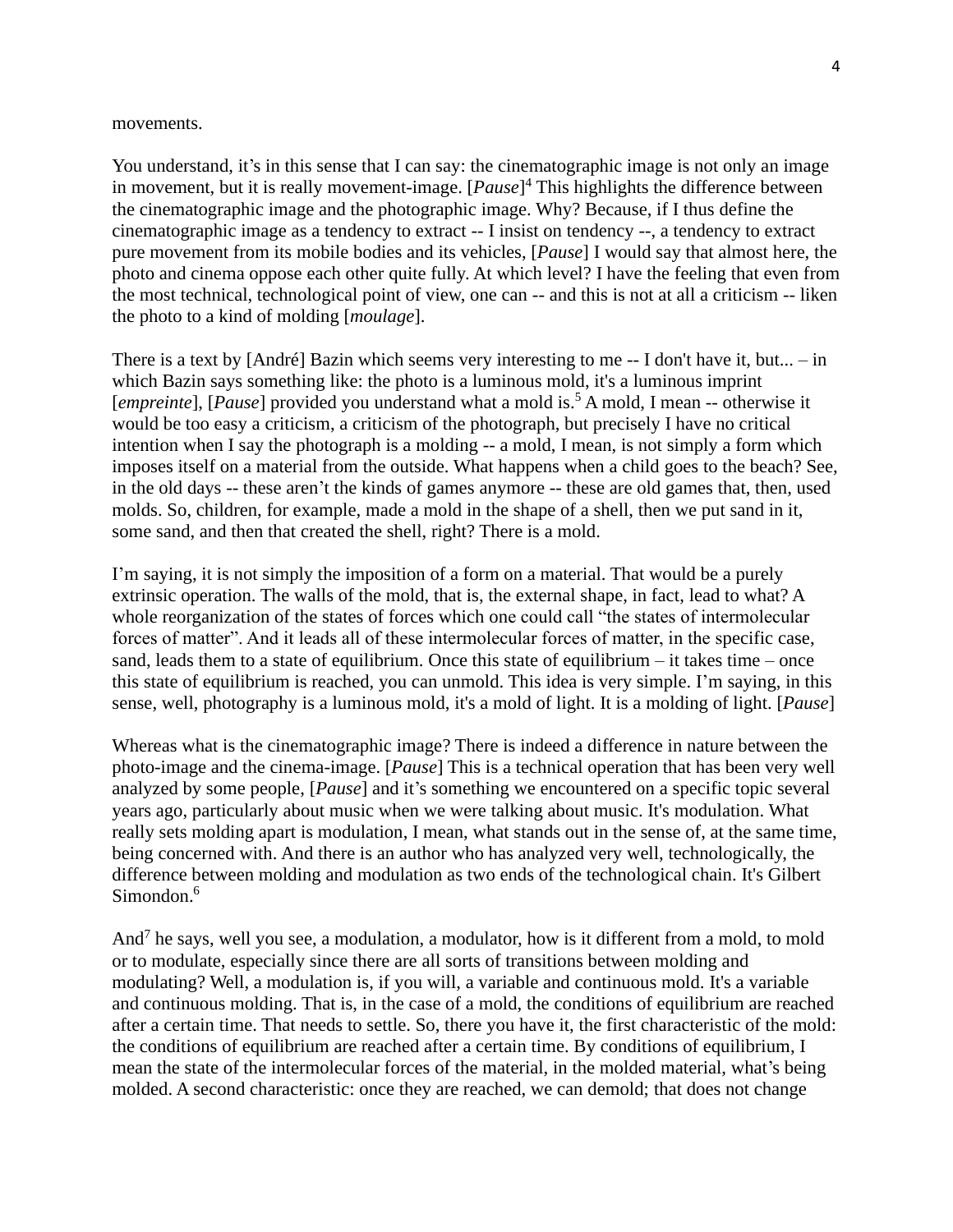anymore. It is the role of the instant, it's done.

In modulation, it's just the opposite. In -- see, sense that once again, I'm considering pure modulation -- I would say, in pure modulation, the conditions of equilibrium are reached in an instant, [*Pause*] but at every instant also, they change. [*Pause*] You could just as well say that demolding never happens, or that demolding is constant and permanent. [*Pause*] In other words, Simondon says quite well: a modulation is variable and continuous, and temporal molding. Modulation is a variable, temporal and continuous mold which itself modifies, the conditions of equilibrium. That's what a modulator is.

So here, I would say exactly, literally, if you've followed me, the cinematographic image is a movement-image, or, what amounts to the same thing, a modulation of light, [*Pause*] while the photographic image is a molding of light. [*Pause*] And in fact, a modulation of light, or [*Pause*] the tendency to extract movement from its mobile bodies and its vehicles, is exactly the same thing; it is the reverse and the front side of the same operation. [*Pause*] I could almost say, at the extreme, to modulate light is [*Pause*] not to cease, so it's to tend toward and not to cease extracting the movement of its mobile body or its vehicle, and vice versa.

And this would be very valuable for us because it would make us come back to the double aspect of the cinematographic image. [*Pause*] From the beginning, from the beginning of this year, we've said, yes, [the image] is indissolubly movement-image and light-image. It's the lightimage as a modulation of light; [*Pause*] it is the movement-image as an extraction of the movement from its mobile bodies and its vehicles. [*Pause*] Well, but then, we return to the point we've reached in our analysis. -- Are you okay, are you okay? Is this okay, nothing to…? – [*Pause*] I'm saying, this restarts everything because, on this, we have at our disposal, we again have at our disposal, I'm not going back over it, our whole series of types of movement-image. Types of image-movement, there are all kinds, each with its signs; we've covered all that.

And so, we reached the following problem: well, precisely in the case of these movementimages, or of these light-images, [*Pause*] we are going to reach a new type of image that we'll have to call: "image of time". And here, the questions rush in for us. [*Pause*] Why call them "image of time" and not "time-image"? It's always out of a need for terminological rigor. We said, well yes, starting from, if we obtain an image of time, or images of time from movementimages, they are necessarily images of time. Why? Because they are obtained indirectly. They are obtained indirectly; they are obtained by the composition of movement-images.

Hence a question returned immediately, and that we'll hold back for later since this will be the basis for the year-end, I assume: well, aren't there other conditions through which we might reach indirect time-image? I could call a direct image of time a "time-image". But as much as I apprehend time starting from and as a function of movement-images, I can only say: this is an indirect image of time. This is an image of time that I obtain through the composition of movement-images. And after all, that seemed to us to be a definition, one of the definitions of montage in cinema among many others, or one aspect of montage, the composition of movement-images such that an indirect image of time emerges. [*Pause*]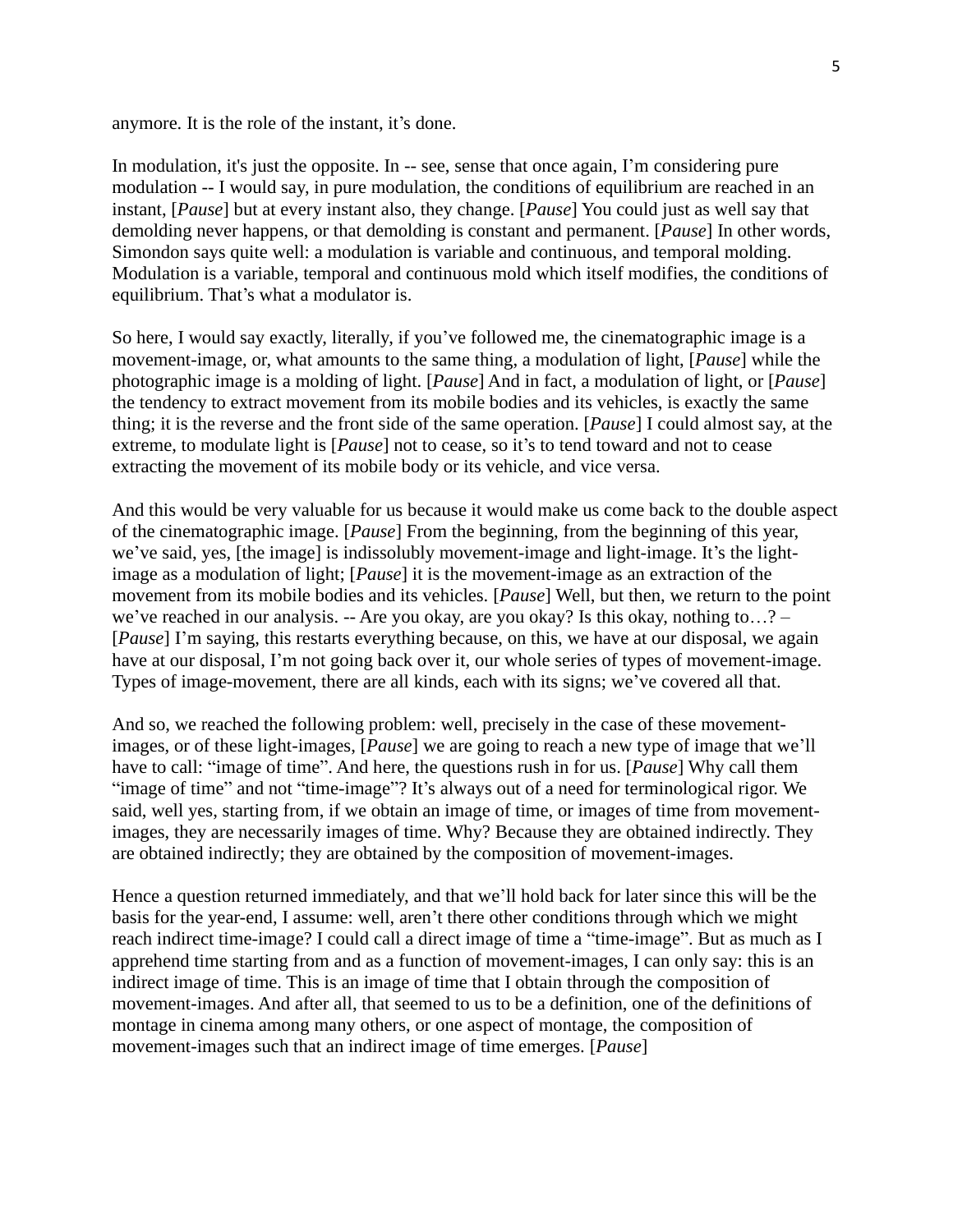And here we have exactly, this is so that you have the whole problem in mind. [*Pause*] So we were in the process of adding to our classification of images and signs a new major category of image. We had created the whole classification of movement-images and the corresponding signs. We had obtained all sorts, all sorts of signs, I don't know, but anyway, it could multiply, so 30, 40, 50. We named them; all that was a lot of fun. [*Laughter*] And then, now, we're telling ourselves, well, we must add the indirect images of time, [*Pause*] the indirect images of time that derive from the composition, that is, from the montage of movement-images. And then we'll have to add, perhaps, direct images of time. [*Pause*] So, from here onward, whether these are indirect images of time, or direct time-images, if they exist -- we don't even know yet if they exist and if they can exist, direct time-images -- but assuming they exist, in any case, they will be grouped under the general title of "chronosigns". They will be chronosigns. [*Pause*]

And what we began before the vacation [*session 15, March 22, 1983*] was a first sort of indirect image of time. Because after all, we didn't say it because we had too many things to say; it seems to me, well now the moment has come -- as we have a sort of pause, the before vacation and the afterward -- well, it's obvious that, in any case, we had to expect two indirect images of time. We had to expect two indirect images of time. Why was that? Because we have seen the front and reverse sides of the movement-image; it's the movement-image and it's the light-image. [*Pause*]

On one hand, it is [*Pause*] -- let's also take a term here that we sometimes encounter in Bergson - - on one hand, it is "mobility". I'm saying "Bergsonian term" because he defines it in a very special way. For him, mobility is movement in its essence, that is, extracted from its mobile body or vehicle, pure mobility. And the movement-image, on the one hand, is pure mobility, and therefore, it refers to its movement-image aspect, and on the other hand, it is pure modulation. [*Pause*] And, under this other aspect, inseparable from the first one, it refers to the reverse side of the movement-image, or to the front side, it doesn't matter, the reverse side of the movementimage or the front side of the movement-image, it is the light-image. It's mobility of movement. Once again, mobility of movement means for us something precise -- it is not literature, here, it's not a way of speaking -- mobility of the movement means movement insofar as it is no longer related, or that it is not only related, to its mobile body or vehicle. So, on one hand, I have mobility of movement, and on the other hand, modulation of light.

In some ways, it's the same; in other ways, it's not. Why is that? Here again, I come back to it, because we'd need, we'd have to take another year, when, [*Pause*] in the dream of a course that I could do one day on "what is philosophy?" anyway, [*Laughter*] what would impress me the most is what I've already told you a lot, that is, whatever it is..., I'm trying to say it the most concretely possible, hence as flatly as possible, namely that philosophy obviously has no privilege in relation to the true and the false, and has nothing to say about the true and the false, but that it has something fundamental to say about constructing concepts. And so, what philosophy does is to build concepts; it is, like that, like architects, they build houses, musicians, they build sounds, etc. Well, the production of concepts is what philosophy is all about.

But, if that's what philosophy is, what interests me is these kinds of interests or tastes, [*Pause*] which once again, means that, as well at the level, and so among philosophers, in philosophy, there are, there are as in all the other arts, there are producers, or creators, there are spectators,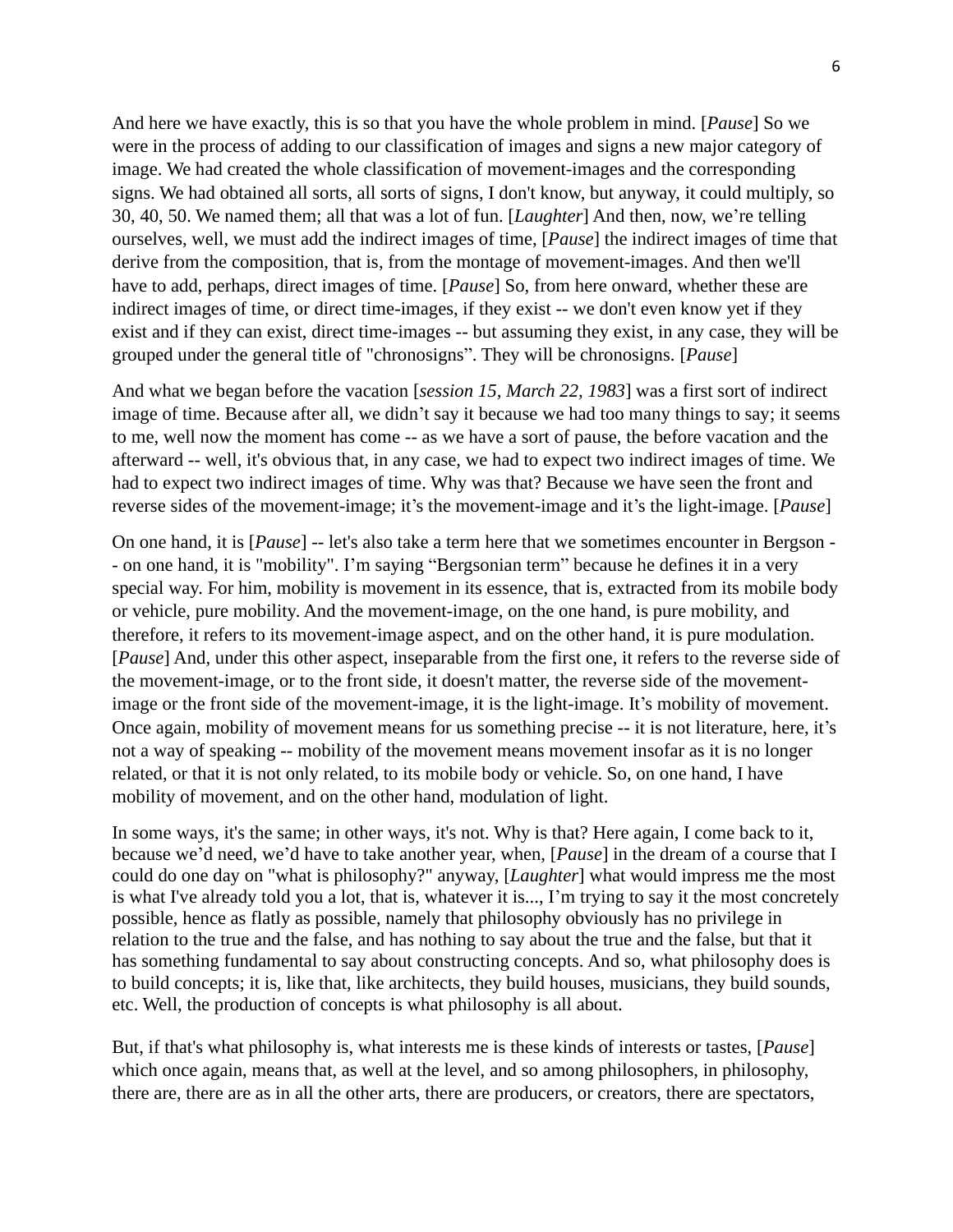and there are all the intermediaries between the two. The spectator in philosophy is the one who says, "Oh, what a beautiful concept that is". [*Laughter*] A beautiful concept, yes. But what does it mean, the one who says, "That's a beautiful concept"? Because there, the problem is the same for the spectator and the creator. The spectator who tells himself about certain concepts, "what a beautiful concept", that amounts to saying -- I am a Cartesian, for example, if they are concepts from Descartes, [*Pause*] well -- he will be marked by Descartes. If you grant me, what goes without saying is that philosophy has more urgent, higher and more important tasks than searching for truth, and since precisely its highest and most important task is to create concepts, with all the questions, obviously, that must arise: what is the point of this, why, why do this? Why do this rather than something else? But the creation of concepts is as important as the creation of colors and lines, as the creation of sound complexes, it's as important, as beautiful, as good.

And I always come back to this, there is a matter of taste. There's a matter of taste. What do you want, when, when you say ...? I'm not going to tell someone, I assume, or no one's going to tell me: you're wrong in what you're saying. That's why I can't stand objections, anyway; [*Laughter*] this isn't, it's not possible, I'm not wrong in what I'm saying. At the same, while it's not possible, what is possible is something much more awful, that I don't pose the right problems. Really, that's awful. But once again, a problem, you have to risk a problem. You have to build these problems. There is no, there is nothing…The answers, I understand that the answers can be true or false, but the problems... [*Pause*] If someone tells me the year in which Descartes was born, yes, I say, that's true or false. And there is only one way to re-establish, in my opinion, there is only one way to re-establish verification of knowledge in philosophy -- it wouldn't be difficult - the day we join the continuous verification of knowledge, it is in the form of questions and answers concerning philosophical concepts. Because here, this is frightening: at the level of the philosophers themselves, right? It's the parade, really; it would consist… verifying knowledge in philosophy would consist in saying: what is the a priori in Kant? What is, what does Kant call transcendental, etc.? Solely creating definitions of concepts, but anyway.

When you feel, when you have a relationship with a philosopher that is favorable, or a relationship with a philosopher that is unfavorable, and you happen to express it in the form of "he's wrong", you feel that you are saying something shameful, after all. It is as if you were to tell a mathematician: ah, you are wrong! You wouldn't dare say that to a mathematician because he would smack you. [*Laughter*] On the other hand, what might happen? I saw, at one point, I happened to read a mathematical journal. I remember some reviews of university theses by [Henri] Poincaré. And Poincaré said about a mathematician's thesis -- so it's at a high level; a mathematics thesis is at a very high level -- well, Poincaré said, in his judgement, speaking summarily: without any interest. Without any interest. That's interesting, this judgment: without any interest. Understand why this is interesting. Because a mathematician is not going to reproach another mathematician for having made a mistake in his calculation or his proof. The mathematician didn't make a mistake, or if he made a mistake, even that doesn't matter, right? If he wrote  $7 + 4 = 15$ , it doesn't matter, it really doesn't matter.

On the other hand, what happens is that people invent theorems that are without interest. It's not that it's false. It's not that it's false, it's worse [*Pause*]: it doesn't make mathematical sense. It's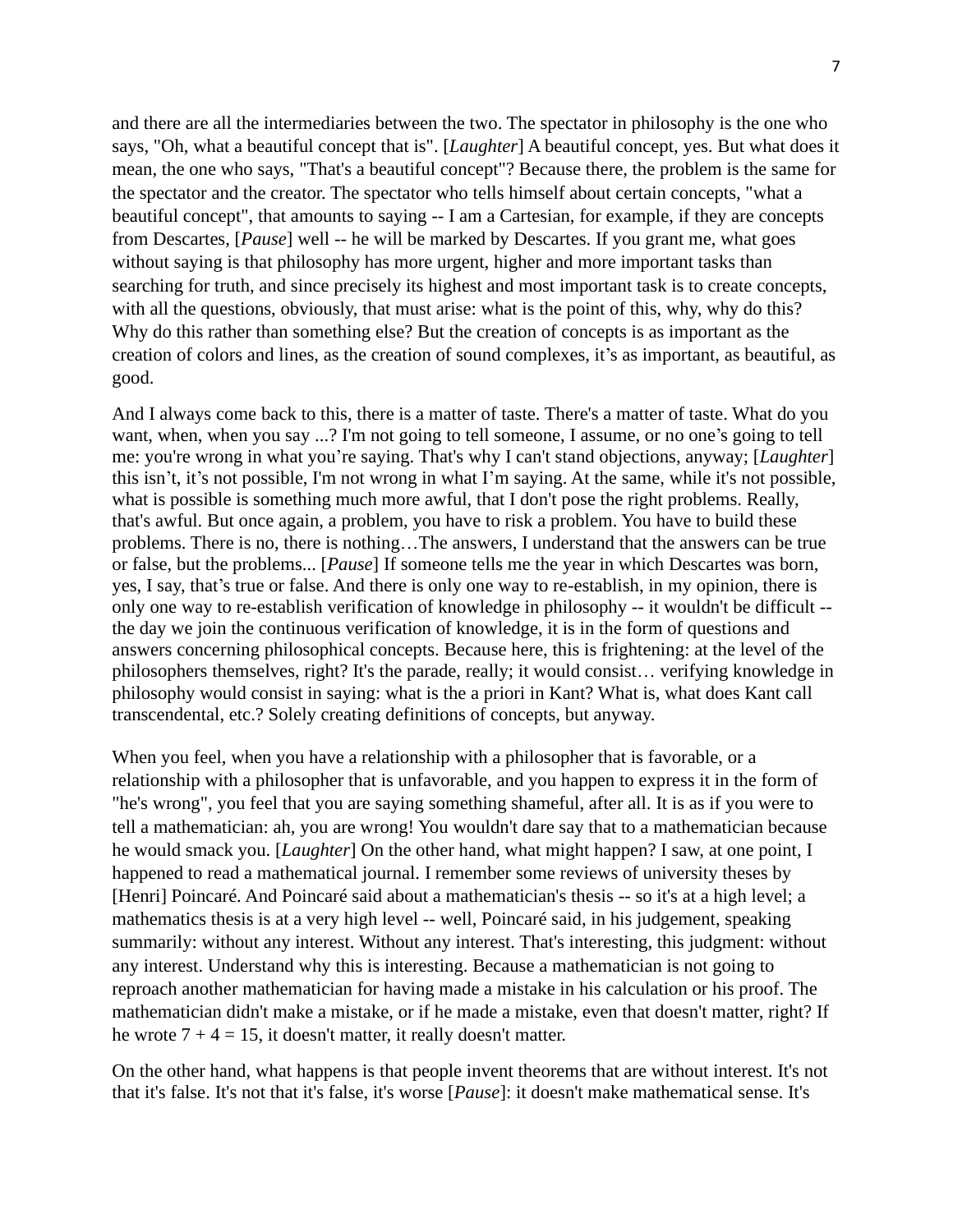true, it might be true, or it can be, why not, there's no necessity, it doesn't advance anything, it doesn't advance anything, it doesn't advance anything. This is a much more obscure, much more difficult field of thought. And it is true of all works of art; it is not true of sciences only. You will have films, well yes, zero. What does "zero" mean? It has no interest, none, no interest. It's grabs things from right and left, they're gimmicks... yes, it makes a whole; this whole: zero, no interest.

What does that mean, "it's without interest"? It's a funny thing. Or what does it mean, someone, and what is this "me" who can say: ah this, that interests me. Not "me" in my personality; that interests me. I mean, what is it that makes each of us have our preferred authors? So, it's this taste that I would like to talk about one day. It is this taste that is one with the activity of creation; it is this viewer's taste that is one with the activity of creation, and that constitutes the deepest affinity of the spectator and the creator, that consists in the character, for lack of a better word, I say, the interesting or important character, either of a concept, or of a painting, or of an image. What does it mean: this is interesting, and this is important, whereas it does not mean: is it true? The category of importance... [*Interruption of the recording*]

... I can say, understand that philosophers, well, when we say that they've contradicted each other, this is absolutely false. A philosopher has never contradicted another philosopher, any more than a mathematician has contradicted another mathematician. It's much worse, [*Pause*] it's much worse: [*Pause*] they haven't stopped transforming their problems. They haven't stopped transforming their problems. It's obvious that if you want to understand something, for example, about the relationship between Bergson and Plato, well, it doesn't happen by saying: one tells us this and the other tells us the opposite. It's by asking ourselves, for example: in what way does one and then the other pose the problem of movement? And it becomes evident precisely that the way in which Bergson poses the problem of movement has no equivalent in Plato, or has only very marginal equivalents, but that, on the other hand, certain problems in Plato's works have no equivalent in Bergson. What is this tension of problems, this tension of problematics?

So, well, that's a bit of what I want to talk about with my image story. I'm saying, movementimage and light-image, these are the front and reverse sides, they're inseparable. And you won't have movement without light and transformation of lights, and you won't have light without movement. [*Pause*] And practically, that doesn't prevent that -- and this will make big differences in images -- practically, you have people who are interested – I'm coming back to my topic of importance and interest -- what they are interested in is above all light. They are children of light, or children of the night. That's what interests them. What do you want to tell them at that level? Do you want to tell them: "You're wrong"? "You should be interested in something else"? You can always tell someone: "You should be interested in something else", but I don't see what right you have. It's already quite wonderful that he's interested in something. [*Laughter*]

I'm saying, there are certain authors about whom it's said: their main concern is light. It's true in painting, it's true in cinema, it's true in philosophy. There are others for whom the problem of light, well no, it doesn't mean anything to them. They say what, well... there are some people in the cinema, there are some people for whom the real problem for them is movement. What does that mean, concretely? This is a way to qualify my idea. I'm indeed saying: by right. If you consider the image itself, any movement-image is light-image, any light-image is movement-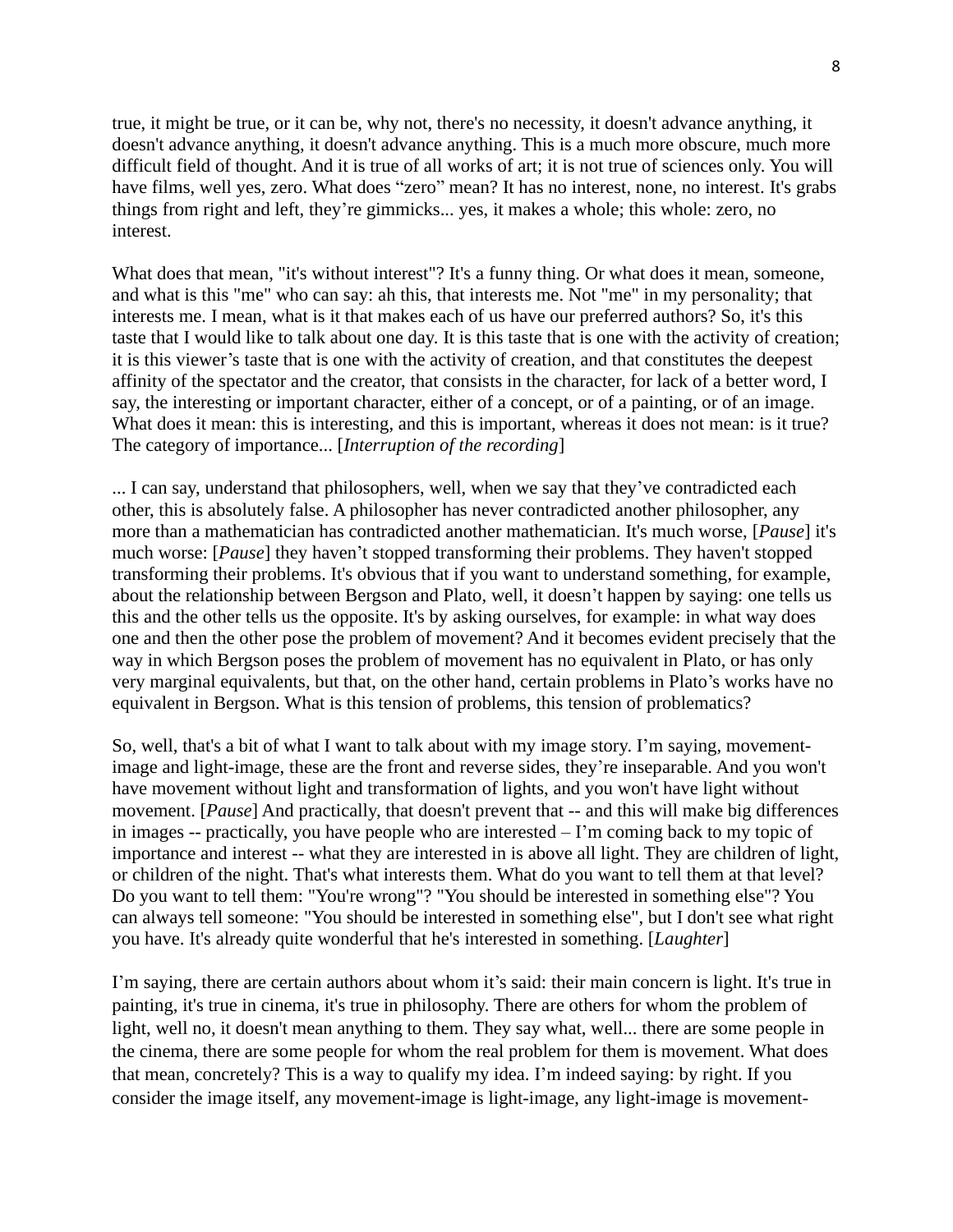image. I tried to show this in, at the very beginning of this year.<sup>8</sup> I've just specified this; it means pure mobility, and it means pure modulation. And mobility is a modulation, modulation is a mobility. All right, fine, all that goes without saying. But that doesn't prevent there being authors who are only interested in movement, finally, because it redistributes lights. For them, movement is at a second power; what interests them is that movement makes light move. They will be called Luminists; that will be their primary problem.

And then you have other authors for whom light is fundamentally subordinate to movement. Light allows decompositions and compositions of movement. Light is one of the means by which one can extract pure mobility from movement, that is, the movement of one's mobile body or of one's vehicle. [*Pause*] Light is at the service of movement. [*Pause*] They can make great discoveries in the domain of light, but it is precisely because, for them, light will only be at a second power, that they will make discoveries of this type. I would say of this race of authors that they are Mobilists. At the same time, we shouldn't harden the categories too much. Of course, of course, the Luminists are interested in movement; of course, the Mobilists are interested in light, and yet it's a system completely… it's a very, very different system. And furthermore, they will be able to converge towards common achievements by which we viewers are dazzled, both by the light which emerges from it and carried away by the movement. And that doesn't prevent these achievements from being analyzable, and perhaps analyzable in two simultaneous ways, one in which it's movement that drives the light, the other in which it's light that commands movement. And it will not be created in the same way depending on one case or the other.

Hence, I'm saying, we had to expect two figures, two indirect images of time. [*Pause*] On the one hand, it's necessary to draw from movement-images an indirect image of time, [*Pause*] and on the other hand, it's necessary to draw from the light-image, from light-images, an indirect image of time. And this won't be the same, this won't be the same. So, I will already have two chronosigns, [*Pause*] a chronosign of the movement-image, a chronosign of the light-image. [*Pause*] And why are they separable, even though they are very, very intertwined? Well, for one simple reason. It is that movement-image, as its name suggests -- with its problem of mobility and the extraction of movement from the mobile body or the vehicle -- must be understood as extensive movement, movement in extension. [*Pause*] Time as an indirect image that emerges from it, well, as we have seen, it's a time under a double aspect. This is what we saw the last time, just before the holidays, it's time as the "interval" of movement; it corresponds to the part, and it is time as the Whole of movement. [*Pause*]

So, my first image – you see that this gets complicated -- my first image of time -- time such as it is extracted from movement and such as it is related to extensive movement -- has itself two signs: the interval, the interval of extensive movement, the interval of movement, and the Whole of movement, the Whole of movement. I will not return to this point. The Whole of movement was, for example, what Descartes called the constancy of the quantity of movement in the universe. [*Pause*] Long before him, and in quite a different way, this is what the Greeks called the number, the great number of time… sorry, the great number of movement.

Okay, so I have a first indirect figure of time; let's call it – so, it is time obtained by composition of movement-images -- we can call it, literally, "cinechrony", cinechrony. [*Pause*] Cinechrony is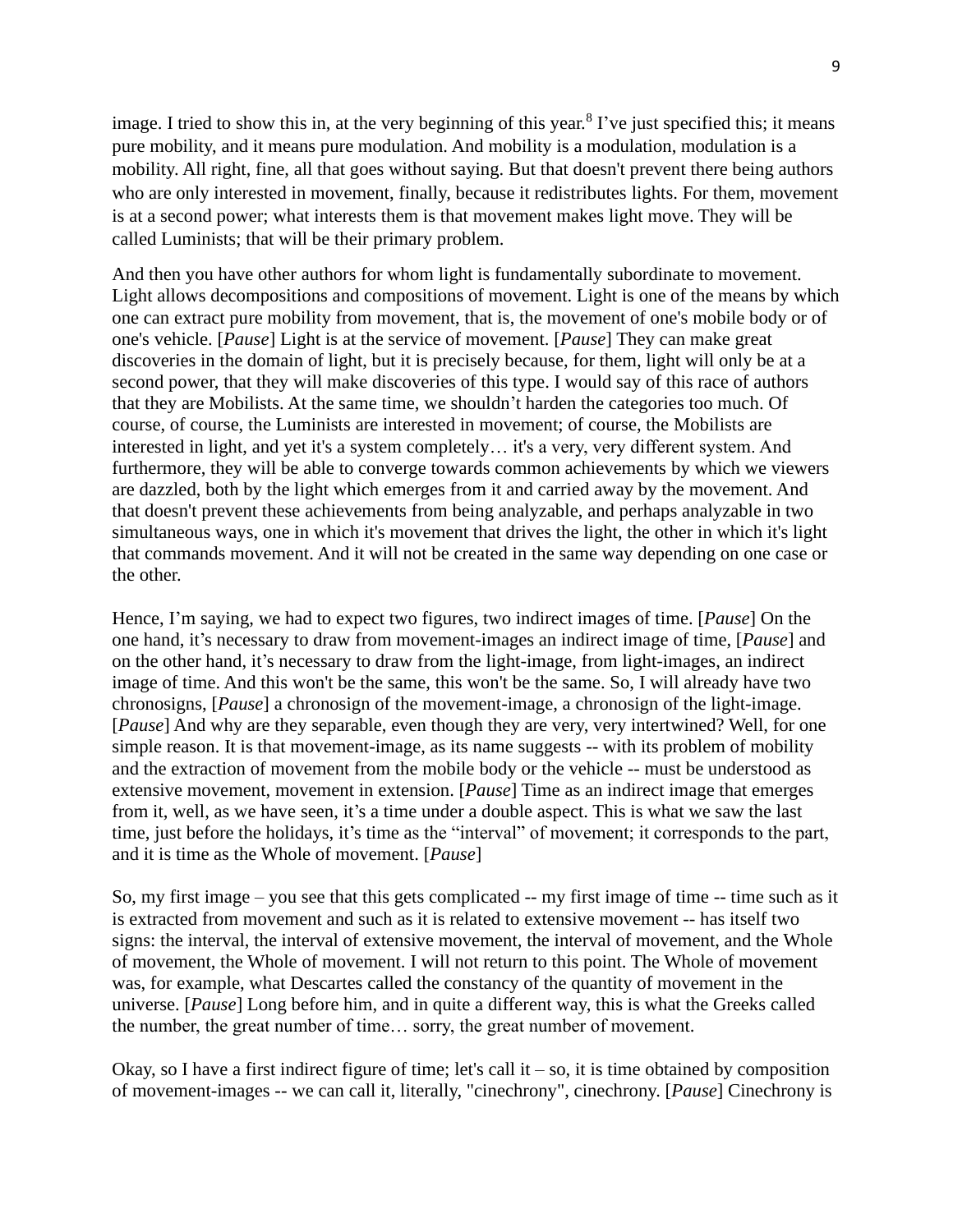the figure of time as composed from and as a function of movement-images of extension, movement-images of extension. I'm saying that this figure of time, as we have seen, has two aspects: once again, time as interval which refers to the part of time… [*Deleuze corrects himself*] which refers to the part of movement, time as the whole that refers to the Whole of movement. Concretely, we have seen this, and I'm returning to the image at the point we reached, this timeimage, rather this image of time, this first image of time; it is the image of the bird, it is that of the most beautiful of birds which is the bird of prey; it is the great circles of the soaring bird of prey. That is time as Whole, and it is the wing beats of the fleeing bird. And the wing beat is the interval of movement, just as the great circle which reveals the horizon of the world is the Whole of time.

What is time as an interval? It's the present. The present is the in-between-beats. The present is the interval. And I can never say "the present" without adding the "variable present". My present is eminently variable. No present is the same as another present. No beat happens the same way. So, there are, there are, there are, there are statistical balances: I can say, my present is the interval between an exhale and an inhale. It's the interval between a contraction and a dilation. I will have defined my present by the pulmonary interval in one case; I will have defined my present by the cardiac interval in other cases. But already, it's as much to say that I am straddling multiple variable presents. And it is according to my occupations that I refer to a particular present as a way to define my present, but I am a component of a multiplicity of virtual presents.

It's very nice to know that. It's very nice, and then obviously, first off, when they come apart, what is it that... when they come apart, when they burst, when the heart goes one way, the lungs another, and the feet still elsewhere, this is what is called a panic situation, when there is no longer a common measure between the different variable presents that compose me. There has to be some kind of common measure, otherwise then, otherwise my heart goes one way when my feet go the other, right? Good. I'm saying, time as an interval is the variable present. There we have the first figure of time, or rather, there we have the first sign of time.

The second is the Whole, time as the Whole of movement, and time as the Whole of movement, what is it? This time, it is no longer the variable present, it is the immensity of the past and the future insofar as they are supposed to constitute a circle or a constant. Example: Descartes's invariant, MV. A completely different example: the Great Year in certain forms of ancient thought, which represents the Whole of time, that is, the moment when all the planets find the same respective position. Are you following me?

So, I have two signs of time: the variable present and the immensity of the future and the past. Notice that it gets complicated because the vastness of the past and the future, ultimately, has no need of the present. Variable presents have no need for past and future. These are notions that are completely heterogeneous, which come from: the presents measure intervals of movement. [*Pause*] The line of the future and the past does something completely different; it measures the Whole of a movement or, in short, the Whole of movement in general. Good.

So, I'm saying, the first indirect image of time, the image I called cinechrony, that is, the image of time extracted from movement-images, it presents two signs to me: "the interval" and "the immense". I'm no longer using "immense", I'm using it for convenience, but I'm giving it a very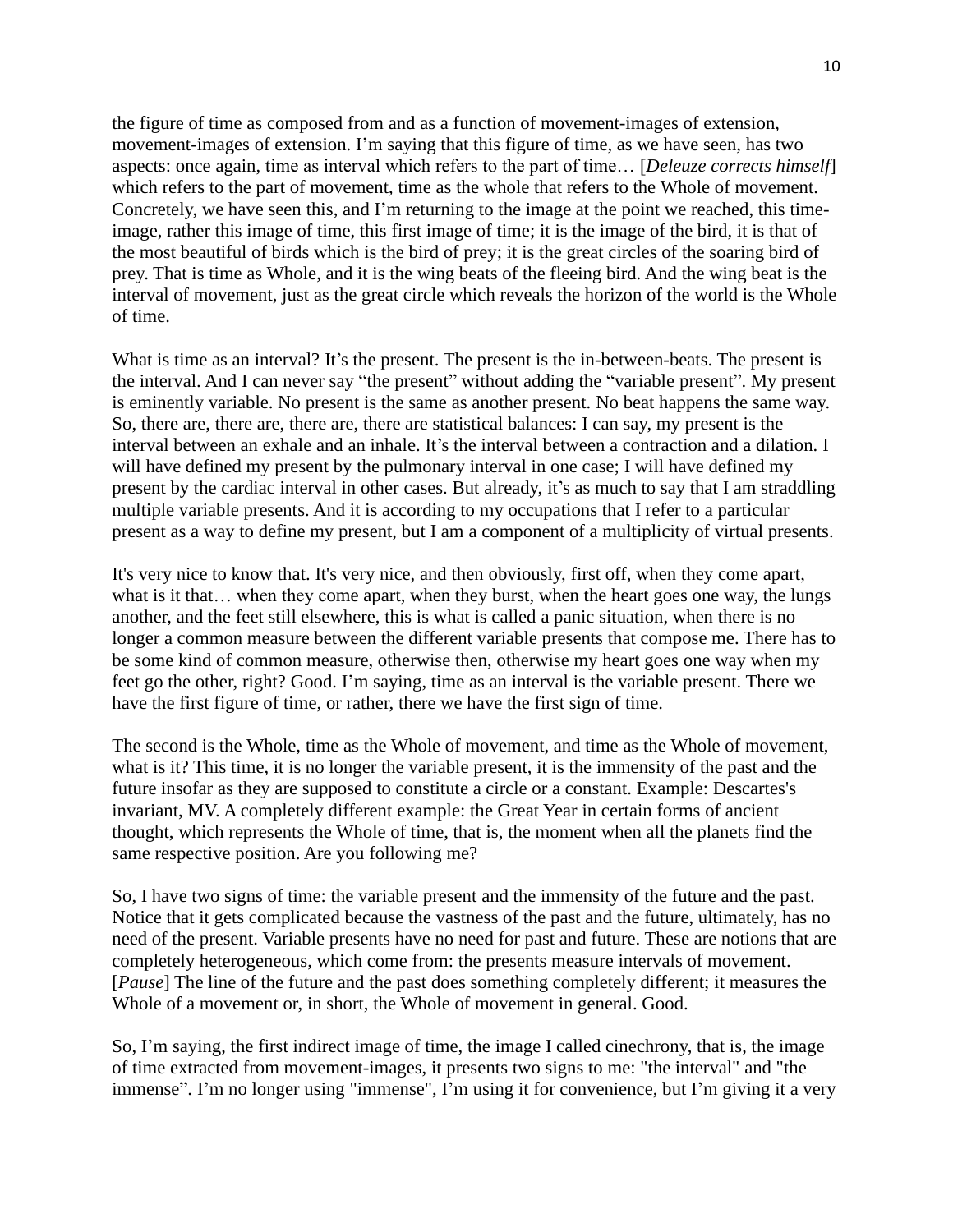concrete meaning, since what I'm calling "the immense" is the immensity of the future and the past. So, the interval and the immense are the two signs of time insofar as it relates to the movement-image. [*Pause*]

But, as we have just seen, we must expect another, another image, another indirect image of time, this time in relation to the other aspect of the movement-image. I could start another graph again. Here, we've restarted, we've restarted a graph that will be very, very, no, not complicated, very simple. I could create it, but it's not worth it; you create it in your head. That if the reverse side is the light-image, we have seen that, in this sense, it was something other than this reverse side, it was not the same thing as..., that there was an order of importance, which you could sometimes, well yes, you can turn over, it's an image that you can turn over. If it's light that interests you, well, you turn it over, you place movement upside down. If it's movement that interests you, you turn it over, the light is underneath.

And now then, I'm saying, suppose it's light that we're interested in. We therefore grasp our movement-image no longer as movement-image, but as modulation-image, light-image. [*Pause*] Well, light-images will also come out through montage, that is, through composition, an indirect image of time. [*Pause*] They won't be the same, it won't have the same signs, and for a very simple reason. What I could say: light is a movement. Okay, but this is not a case of movement. Why? I said, it's like the front and reverse sides. It is like the front and reverse sides, one of them being extensive movement, light being intensive moment, [*Pause*] it's intensity par excellence. Would it be possible to demonstrate or show that all intensities arise from light? [*Pause*] Without a doubt. Demonstrate, in what sense? Could we demonstrate it physically? Maybe, right, that, I don't know, maybe, but why not? There are many things that would go in that direction. Can we show it in another way? I would say that all of Romanticism was the attempt, but the entirely successful attempt, to show from what point of view all intensities flowed from light. Good.

The movement-image was understood from movement in extension, extensive movement, that is, from a movement that is defined by displacement in space. The light-image can equally be defined as movement, but as intensive movement. It is to be expected that intensive movement has a completely different nature than the extensive movement: in what sense? Well, we already see it right away, the intensive movement, it has degrees, while extensive movement has parts. Good. A degree is not a part. [*Pause*] So, I can say: the second figure of time, the second indirect image of time, is the one that I draw or that I can draw through composition – but obviously it won't be the same composition – that I can draw through composition of light-images, that is, modulation-images, that is, intensive movement-images.

And there, it would be obviously, solely by symmetry -- it's not required, not required -- that we also find two signs of this second image of time. This second image of time, well, fine, it is time as I conclude it from compositions of light. A time such as I conclude it from compositions of light, what is that? What is that... I could tell what the parts were, the parts of movement, from the point of view of extension. I said it earlier: the parts of movement from the point of view of extension are time as interval. This is the interval. This is the interval of movement. See, there's something clever here, it's not funny, but there's something clever all the same. I am wary since obviously I cannot define a part of movement as part of a space traversed. Above all, I must avoid it, because there, you could make an objection to me, and you would be right. You would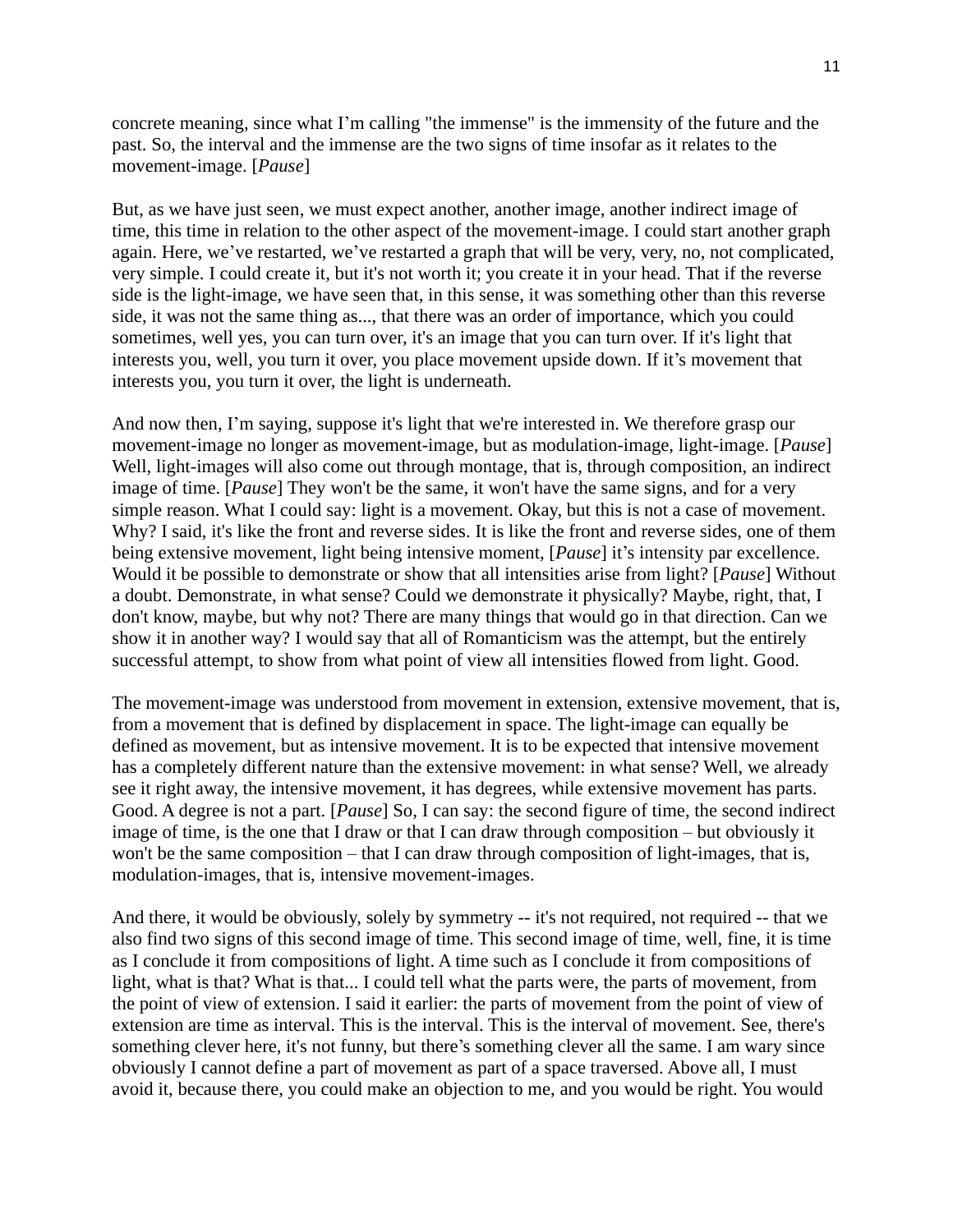say to me, what you're saying is stupid, it's stupid. [*Pause*] Ten meters, for example, is not a part of movement, it is a part of space traversed by a mobile body. Also, I'm saying, there are parts of movement, but I am careful not to identify parts of movement with parts of space traversed. This is why I said: the parts of movement are time as interval, [*Pause*] namely the part of the movement of a bird, of a particular bird, it's the interval between two wing beats. [*Pause*]

So here… Well, for the intensive movement, that is, for light, I will have to find it as well. And I was saying, there is no part there, there are degrees, [*Pause*] yes, and the intensive movement will go through degrees. Oh, it's going to go through degrees, but then... let's just let it go here. We must try to move forward; to try to move forward, you have to muse, you have to... It's going to go through degrees, but going through degrees, what is that? It has a name, it is descending and ascending, descending and ascending. I'm not saying that intensity is linked, or is reduced to that, but that's it above all: intensity is something that rises and falls. Hey, but you will tell me, it occurs in extension, rising and falling. It's possible, but it's not, it's not so with the extension... never would falling and rising have been isolated, isolable. It comes from intensity, falling and rising. Maybe; that's what I think anyway. Fine.

On the other hand, what belongs to the extension as such is making circles [*Pause*] and arranging intervals. Amazing, that's pure extension. Descending and ascending, passing through degrees; to descend and to ascend is to pass through degrees. That's it, the origin of descending and ascending. It really is something entirely different. And feel that it's a whole different time that we're going to enter. And the degrees of light… and in fact, I'm coming back to…, light, it falls, and once again, what does it mean, to fall? That doesn't mean it's falling apart; it remains in itself. But that means that the ray of light comes out of it in a certain way: it falls. And light rises back up, right, all that's fine... [*Interruption of the recording*] 9

… What are these degrees of light? We can call them -- here, it's just a hypothesis, because that would, that would bring us back to things that we saw last year or two years ago, I no longer know; for those who were here, it would make it possible to make links with last year, I believe - - degrees of light, we can call them, even if it means justifying it only later, degrees of light, we can call them call them "colors".<sup>10</sup> Colors would be degrees of light, that is, colors would be intensities of light. Can that be said? Well, in what sense? If it's true, in any case, that would give me a name, a word, one more word to designate this new image of time. I would say that the image of time which corresponds to intensive movement or to light, this time is no longer a cinechrony, as earlier, but this image of time is a "chromochrony", a chromochrony. I'm happy because this is the title of a great work by [Olivier] Messiaen.<sup>11</sup> So, fine. [*Pause*] And chromochrony, that is, the figure of time in relation to intensive movement, in relation to the light-image, well, it would itself have signs; what would these signs be? Let's try to move forward a bit, ok? These are not the same ones, obviously, as earlier. Earlier it was the interval and the Whole.

Let us take any intensive quantity whatever. In any case, it falls. What do I mean by "it falls"? Do I mean it disappears? No. To fall is its appearing [*apparaître*]. So, let's try to say, more and more, as one can, it doesn't need to fall in order to fall. I mean, it falls onto you, it's not the one falling. It can fall, it's both, it's both. An intensity can always fall. You'll tell me, a movement in the extensive can always stop. Well, yes, okay, but it's not the same thing at all. In fact, when I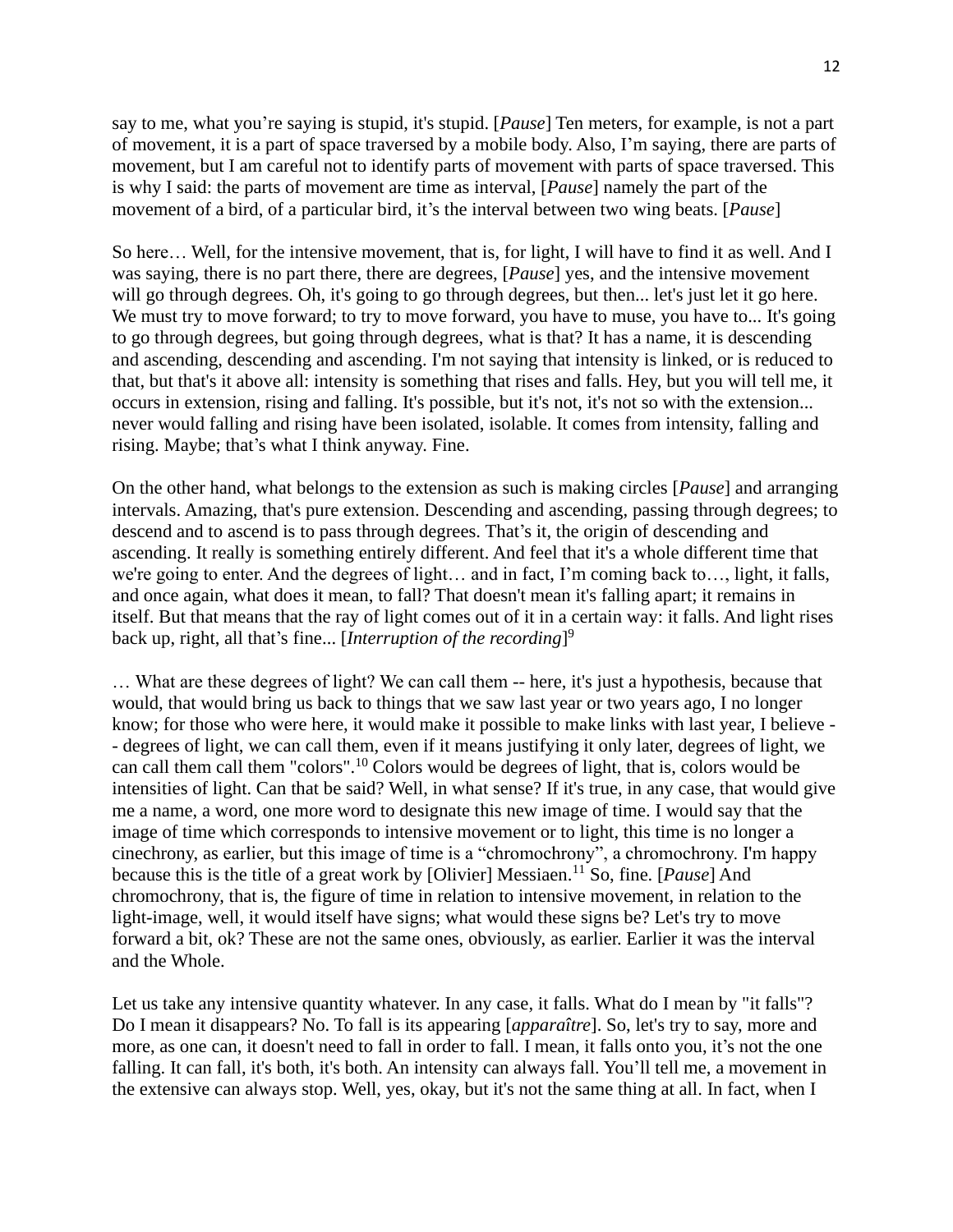say, "an extensive movement can always stop", that means, it can always lead into an interval, and there'd be no resumption afterwards. That's its way of stopping. [*Pause*] But when I say: an extensive movement falls, and can always fall, well there, I have no notion of interval for the moment.

Furthermore, I have the impression that I will never have one. The interval belongs completely to the extensive movement. If I maintain my terminological rigor firmly, something else will be needed. Between two degrees, I couldn't speak of an interval. When can I speak interval between two degrees? The answer is well-known: when I've substituted extensive quantities for intensive quantities that allow them to be measured. Namely, when I've substituted for heat the rise of the column of mercury; with the rise of the column of mercury which is an extensive movement, there I can say: there is an interval between two degrees. But insofar as being an intensive quantity, the notion of interval is completely unjustifiable. So, what can I do, what does that mean? I'm saying: the intensive quantity can always fall by itself, "fall" meaning "reach zero". So, it has a relation toward zero. We already have something very important: it has a relation toward zero which is consubstantial with it.

Any intensive quantity is a function of zero. The extensive movement, as we have seen, was related, had a reference. I mean, you'll be doing philosophy if you don't stop twitching; you have to, you have to wade through these kinds of evidence, of, of platitudes, right? I'm saying, the extensive movement is not in an essential relation with a zero. If you think of extensive movement, you tell yourself: it must have a unit. The extensive relation is in relation with the unit, [*Pause*] or, what comes to the same thing, with something able to be used as a unit. And this is very different. The intensive movement, in its essence, in its intimacy, is in a relation with zero. Well, it's its possibility of falling toward zero. And in fact, any intensity can drop to zero. But it doesn't need to fall to zero to be an intensity, that is, to drop on top of us.

I would even say, falling toward zero is the vulgarity of intensity. It's the vulgarity of intensity, that is, it's the easiest way, for it  $-1$ 'm imagining intensity as living  $-1$  would say, it's the easiest way for it to make us feel something of its essence. [*Pause*] It's falling toward zero because there, when it falls toward zero, it becomes glaring that as an intensity it was concerned with zero. But in its nobler essence, that is, in its intimate essence, it does not need to fall toward zero in order to be concerned with zero; it falls on us. It doesn't need to fall itself. The light falls down on us, it does not stop, it does not reach zero for that; it keeps falling on us. And that's the intensity; it won't stop falling on us. And it is you who will plead for mercy, that is, it's each one of us who will plead for mercy.

Perhaps extensive movement will not stop composing units. And in fact, the parts of movement, what are the parts of extensive movement? You have movements -- well, I'll take the simplest one -- you have so-called linear movements, so-called circular movements, and it doesn't stop, it doesn't stop being composed. Looking at a spinning wheel, a spinning wheel, it's a composition of movement, okay. The movement does not cease being composed, and the intensities do not stop falling, falling down on you. So, fine. But it's already in this that they have a relation with zero. Why? Because what is it that defines an intensity? In what way is it a quantity? Well, it's a quantity because, like any quantity, it's the unit of a multiplicity, the unit of a plurality. [*Pause*] In the case of extension, it's very simple; in the case of extensive movement, a unit of plurality,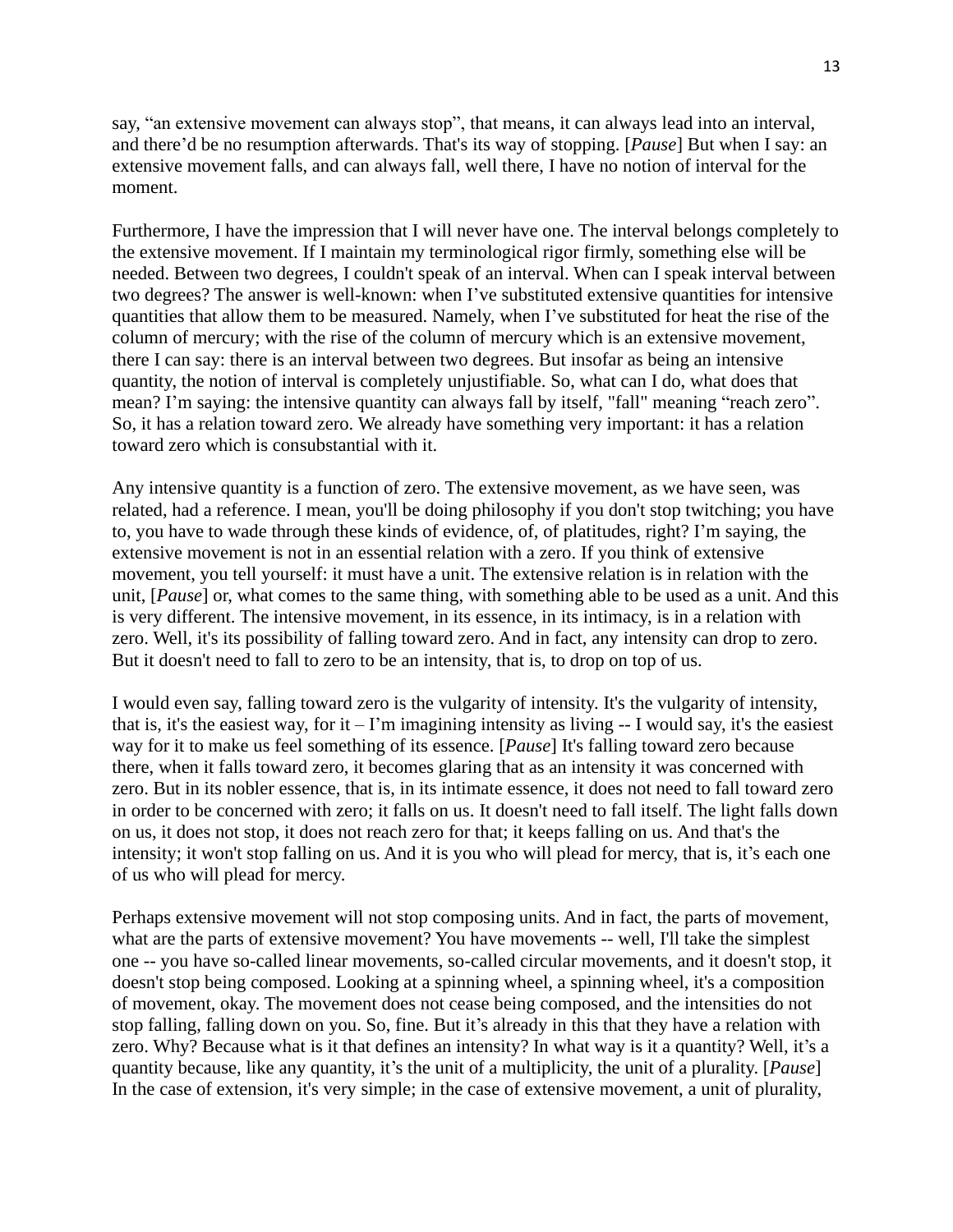it's very simple: plurality is the successive parts, the parts, and the unit is gathering into one. [*Pause*]

But in intensive movement? [*Pause*] That's very odd. Kant tells us quite well: it is a unit [*Pause*] whose plurality is apprehended in the instant. Perhaps you notice, this is the introduction for the first time, well, of this word "instant". I'm saying: you notice, because we feel that it will be extremely useful to us, "instant" is something concerning time. It is not at all the same as the present. We can say that we vaguely defined the present earlier, but we had nothing to say about the instant. The instant will perhaps fundamentally belong to our second figure of time.

So, we'll certainly hold on to that. So, it's a unit whose plurality is apprehended in the instant. How? In the form of its distance to zero, distance to zero. Why distance? The distance to zero fundamentally belongs to intensity. In what sense? In the sense that intensive distance is opposed to, or is distinguished from, extensive magnitude. [*Pause*] How is that distinguished? All distances are indivisible. "All distances are indivisible", what does that mean? That means, "thirty degrees of heat" is defined by its distance from zero. [*Pause*] "Fifteen degrees of heat" is defined by its distance from zero. But thirty degrees of heat was never fifteen plus fifteen. Intensive quantities are not the product of an addition of parts. [*Pause*] As the other said, you won't create heat by adding snowballs.<sup>12</sup>

Distances are indivisible. I mean, the distance, therefore the intensities. And I am in the process of defining intensity through two aspects: its degree, that is, its unit apprehended in the instant, [*Pause*] its plurality is defined as an indivisible distance from zero. Well, all intensities are indivisible distances according to their degree, are indivisible distances to zero, with respect to zero. But that doesn't prevent thirty degrees from being more than fifteen degrees. Thirty degrees is not fifteen degrees plus fifteen degrees, but thirty degrees is more than fifteen degrees. Well, fine. So, I can introduce pluses and minuses. Yes, I can introduce pluses and minuses provided that I justify it, provided that it exists in another way than in extensive quantity. And in fact, I can say that one distance is greater than another, [*Pause*] but I cannot say by how much. You will tell me, but yes you can, thirty degrees is two times fifteen. You're answering yourself in advance: but no, that's not what it is. What is double is the rise of the column of mercury which itself is extension.

But then, if you cannot, if you cannot add intensities, distances, if you cannot add distances which are indivisible, what can you do? You can order them. Ordering is not the same as measuring; these are two different concepts. You order differences or distances, whereas for extensive movement, you juxtapose parts. Juxtaposing parts and ordering differences or distances are not the same. I would say that intensity is the set of ordered differences or ordered distances, calling distance, or difference, the relation of any intensive degree whatever with zero. [*Pause*]

Don't I have two aspects of time? All that, that's it, we're acting a bit as… [*Interruption of the recording*]

… I have just found something like the two signs of this second image of time, this time which responds to intensive movement, or this time which responds to light, this time which responds to light. You remember that for extensive movement, we had time as a Whole, and time as an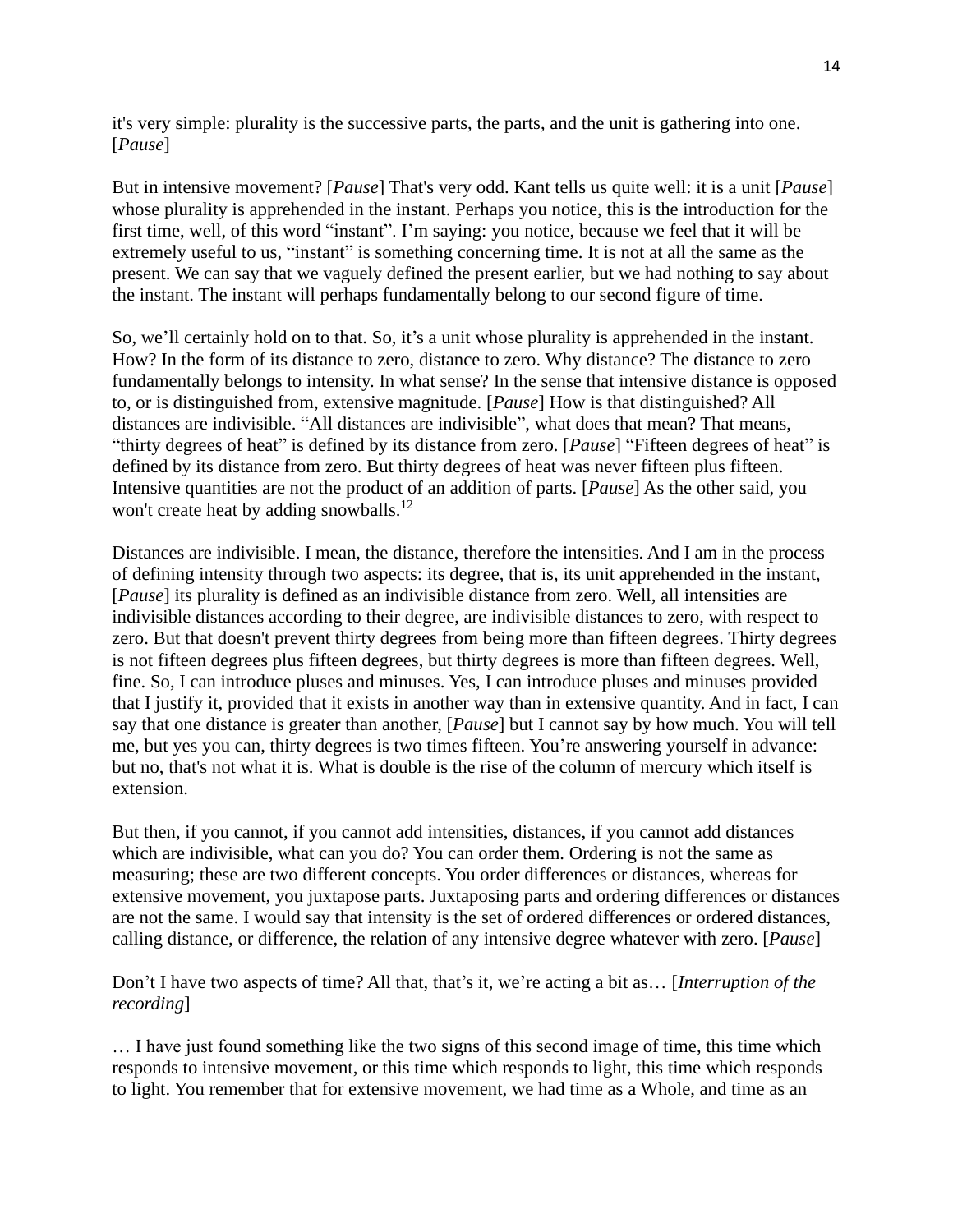interval. Time as Whole was the immense, that is, the immensity of the future and the past, and time as interval was the present. And now, I have time as "order" or as "power" [*puissance*]. I don't know, I see advantages in both words. So, that's annoying, anyhow, but finally, for the moment, I see that, time as order or as power.

What would I call the order or the power of time? That's quite different from time as Whole, right? The order and power of time is the set of distances and differences as ordinates. Time is what orders distances. My heart is stirred because I only say this on the condition that you see no objection to be made to it. I see some of you who are on the brink of a kind of sleep, but invincible. If you feel exhausted, you tell me, right, and then we'll stop for a bit, ok? [*Pause*] So. I'm concluding this point.

Time as order; so there we find there's to be an order of time which is not at all the same as the Whole of time. We will imagine battles between all these aspects of time. After all, this must animate mythology. When intervals of time, which are small gods, very small gods, tiny gods, intervals of time, the interval-god, it's…, the Greeks were very familiar with this, they called it "a demon". The interval was a demon. This was good, it was a great idea. Why? See, because the interval is demonic, because for the Greeks, the gods had kingdoms, they had kingdoms, it was... They were always gods of the limit. [*Pause*] It was the limit that was divine, and the demon is what always crosses the limit. It's what jumps. The demon, by definition, is the jump. In Oedipus, there is a sentence which is, which is often very badly translated, because it's translated literally – dead languages can only be translated literally – it is Oedipus who says, invoking fate: "Which demon, which demon, which demon jumped the longest jump?" "Which demon jumped the longest jump?" Everything gets justified because what jumps is always the demon. And there, Oedipus finds that the leap was a bit strong. The jump that caused him to cross the limits was a bit strong. Which demon jumped the longest jump? So, if you don't think about this relationship between the demon, the interval, the leap, obviously the sentence is obscure, it's even unintelligible. Good, but anyway.

So, I was saying, we can… the interval can very well rebel; it's demons who come to offend the gods. They will rebel against the Whole, the Whole of time. There is going to be the struggle of the Whole of time and the intervals of time. The variable presents go to war. Why are they going to war? Because they refuse to be parts of the Whole of time. Okay, so all of that, fine. What does it matter, when the variable presents rebel? So suddenly, even if it means showing a vast culture, we jump from Sophocles to Shakespeare. What does Hamlet mean when he says: "time is out of joint", "time is out of joint"? Perhaps when the variable presents rebel against the Whole of time, then time gets out of join, that is, the immensity of the future and past no longer makes a loop, no longer makes a circle, good, but anyway.<sup>13</sup>

So, here we are, then, with... Well, yes, so I am going to withdraw the word "power", and yet I need it, because all of this should be said to be powers of time: the first power of time, as we have seen, would be the interval; the second power of time would be the Whole of time; what is the third power of time? Well, that's the one we're talking about right now, in relation to intensive time. Well, I'm saying, it is the order of time, that is, the order of all distances, the order of all intensive differences, time as order, it orders distances. It would be like a kind of... it was not endowed before, a kind of depth of time, a depth of time in which all distances are ordered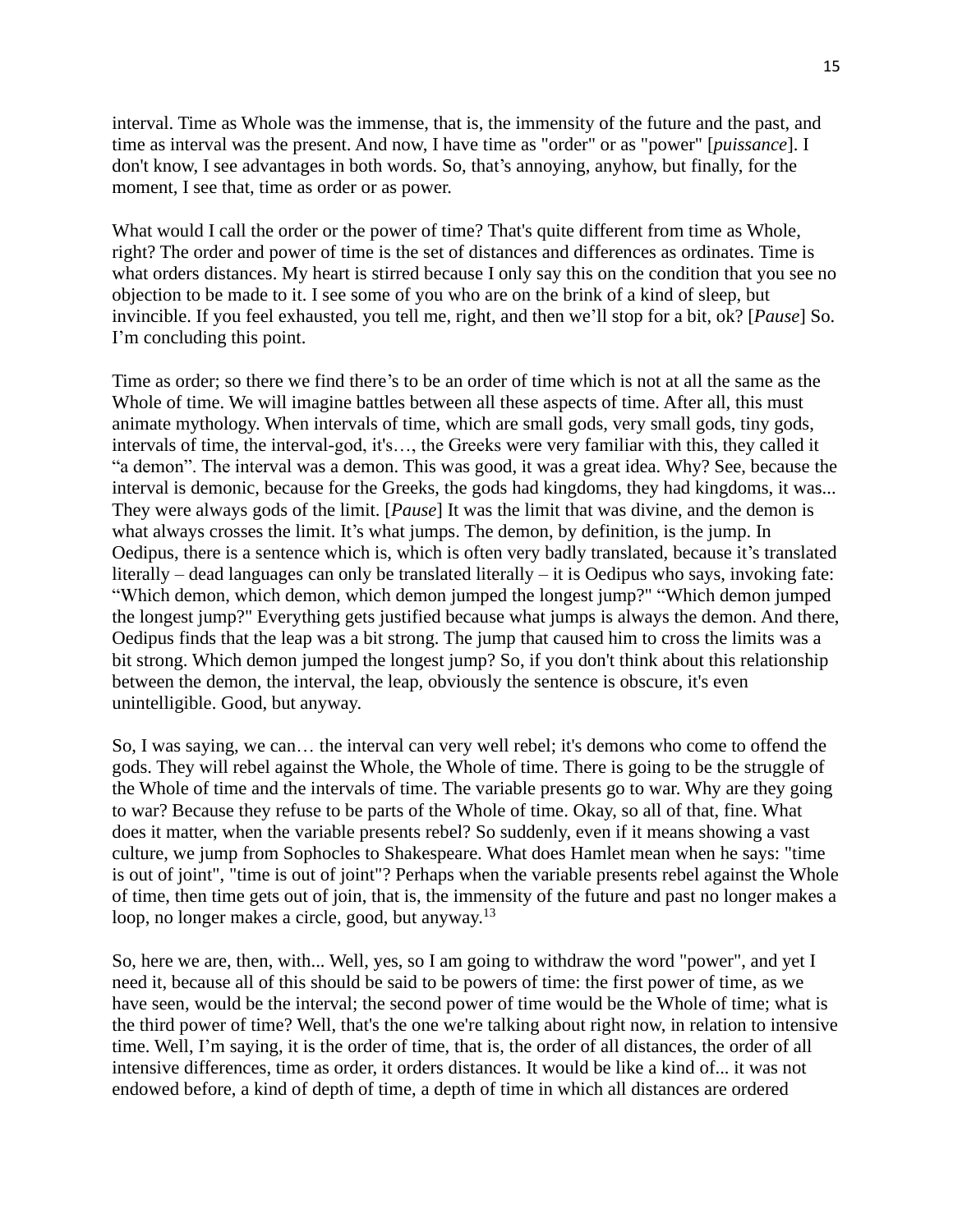toward zero. And what is this zero? That would really be the abyss of time, this zero. In fact, the image of depth would have to be imposed on us since time would have to plunge into an abyss which is precisely [zero], and which has zero as its sign. Good, but then the order of time would then be something very different from the Whole of time. [*Pause*] And the second sign of the intensive image of time, as we have seen, is that in its distance toward zero, all intensity is apprehended in "the instant", [*Pause*] and the instant would be precisely that aspect of time under which an intensity is intensity.

As a result, my two aspects of intensive time would be: the order of time, which would therefore be like the third power, and the instant which would be the fourth power. I will have four signs of the time, for the moment, for two figures. What is this instant then? [*Pause*] This instant would be the capture of intensive quantity, of any intensive quantity as a unit, whereas distance would be the capture of indecomposable plurality, that is, of its relation to zero. Good, but you see that they are two completely different figures, and yet they are both sublime, yet they are both sublime, and both, I would say, concern as closely as possible, that is, what affects us most deeply, otherwise they would not affect us, they concern our soul. Yet at first glance, that does not concern our soul since extensive movement concerns the world, concerns space. Intensity, if it is true that it has its source in light, well yes, but we know well that our soul has a very close relationship with the world and that [intensity] has a very close relationship with light. It would still be necessary to show how that concerns our soul.

So, fine. And I'm saying, in both cases, there is something sublime, and finally, Kant can be our intermediary [*relai*]. Because, when I spoke of the sublime in Kant, I only spoke about half of it, and is it by chance that Kant distinguishes two forms of the sublime, and that he says, there is a sublime – he says, in his language, in his very rigorous terminology – he tells us: there is a mathematical sublime and there is a dynamic sublime? [*Pause*] And he adds: the simplest figure, the figure of the mathematical sublime, is the immense -- all that suits us greatly [*Pause*] -- and the simplest figure of the dynamic sublime is the deformed or formless. That suits us greatly.  $[Pause] Why?$ <sup>14</sup>

There is a very common expression in physics in the 17th and the 16th century, and it is deformedly deformed speed. Deformedly deformed speed refers to and is opposed to uniformly accelerated movement, which is a very simple case. On the other hand, speed is the intensive quantity of the extensive movement. Speed is, [*Deleuze coughs*] it's literally a distance, in the sense that I have just given to distance, it's a difference. It is an intensive notion, therefore, the deformed. The dynamic sublime is the deformed or the formless.

And he tells us, an example of the mathematical sublime: "the starry vault of the sky" – and again, not just any conditions; he will state the conditions, since he says everything – "the starry vault of heaven".<sup>15</sup> You are the night, you raise... "and trembling, I raised the palm of my body..." -- it's a verse, it's a verse that suddenly I remember -- "and trembling, I raised trembling the palm of my body", but I don't know the rest, otherwise I would have recited it all to you. [*Laughter*] It's a very beautiful verse, well, I find it very beautiful.<sup>16</sup> Well, you raise the palm of your body trembling, there, under "the starry vault of the sky". Either you are denatured or else you are invaded by the feeling of the sublime, but it's a mathematical sublime. Either you are facing the sea, facing the calm sea which is limited only by the horizon, and you experience the feeling of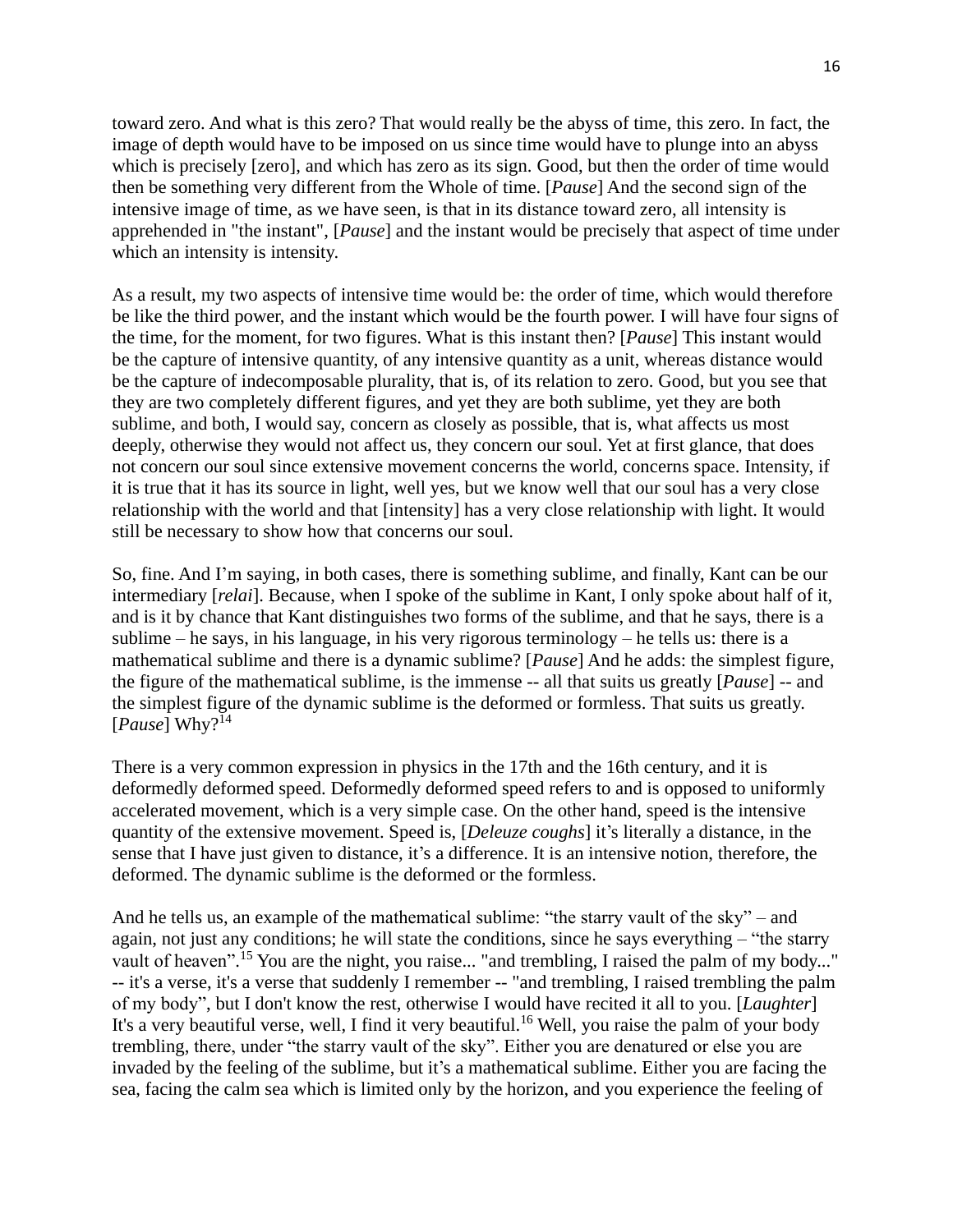the mathematical sublime. Right? Good.

But, but... -- [*Deleuze looks in his text*] because here, I don't want to, I can't substitute for the text which is so convincing -- but, any other case, and there you really feel that it isn't the same case. [*Pause*] "You find yourself facing formless mountainous masses, piled on top of each other in savage disorder", [*Pause*] or else you find yourself facing -- we will see why -- facing, "a dark raging sea, or else in the storm."<sup>17</sup> It is no longer the starry celestial vault; it is the darkness from which a terrifying flash emerges. There you are, the sea in fury, the mountain in avalanche, the lightning in the dark sky. There you also experience the sublime, but you are not confused; there you are not mistaken, and you tell yourself: ah, that is a sublime dynamic. Earlier, you were saying: I'm fully within the mathematical sublime, good. What differences are there? Here, I'm making a long parenthesis which is uniquely on Kant. We are going to rest because this will provide us with a lot.

Well, the dynamic sublime, here we have the story of the dynamic sublime. Nature is unleashed, [*Pause*] yeah, it's catastrophe, nature as catastrophe, flood, fire, ocean raging, all that, catastrophe. Nature is unleashed, and what do you feel? That you are nothing, Kant says, that you are nothing. I, man, I am nothing. In other words, it's too strong for me. It's too strong for me. I mean, it's very simple. -- Personally, I find these pages from Kant prodigious because they have such simplicity, and it swells, you understand, it's really... in this respect, only music gives these, gives the same joys, the simplicity of a theme, for example, the simplicity of a musical theme, a very small theme, here, the simplicity of a motif and the way in which this motif will swell, will swell, will swell, and will offer something extraordinarily complex, an extraordinarily complex construction. In philosophy, you have exactly that. –

So, I find myself in this situation, the mountain, the avalanche, all that, the storm on a glacier, right, the storm on a glacier, and you feel that you are nothing. There are forces, there are unleashed forces, and yours are nothing compared to them. In other words, that falls upon you; it is not, it is not force, it is not intensity that you see that falls toward zero. It falls upon you, it reduces you to zero. It doesn't need to reach zero, since you are what it's reducing to zero. It's too strong for me. So, you are nothing. [*Pause*] Hence a kind of terror. Who are you? You, a human, insofar as you are captured in all your sensible faculties. Also, you fear for your life, you tremble for your days. Good.

But, but, but, but, at the same time, Kant says – his outline is very simple, and how beautiful it is -- Kant says, at the same time – we'll see under what conditions, not under just any conditions – at the same time that you feel your own strength reduced to zero by the enormity of the force in whose presence you are, you feel being born in you, or awakening, or taking action, a spiritual faculty which itself dominates nature, a spiritual faculty which dominates nature and which tells you – it is not you who says it – and which says within you: "that does my human life matter?" I mean, the sublime, it's made of all that, and if you tear off a piece, what does my human life matter? What does my human life matter? That is, I am nothing, I am nothing vis-à-vis nature, from the point of view of my sensible faculties, but nature in fury, I dominate you through my spiritual faculties. You can kill me; what does my death matter? And the raging ocean and the storm must awaken in you that spiritual faculty, from which, at the moment when you are reduced to zero by the forces of nature, you rise above nature in the form: my life has no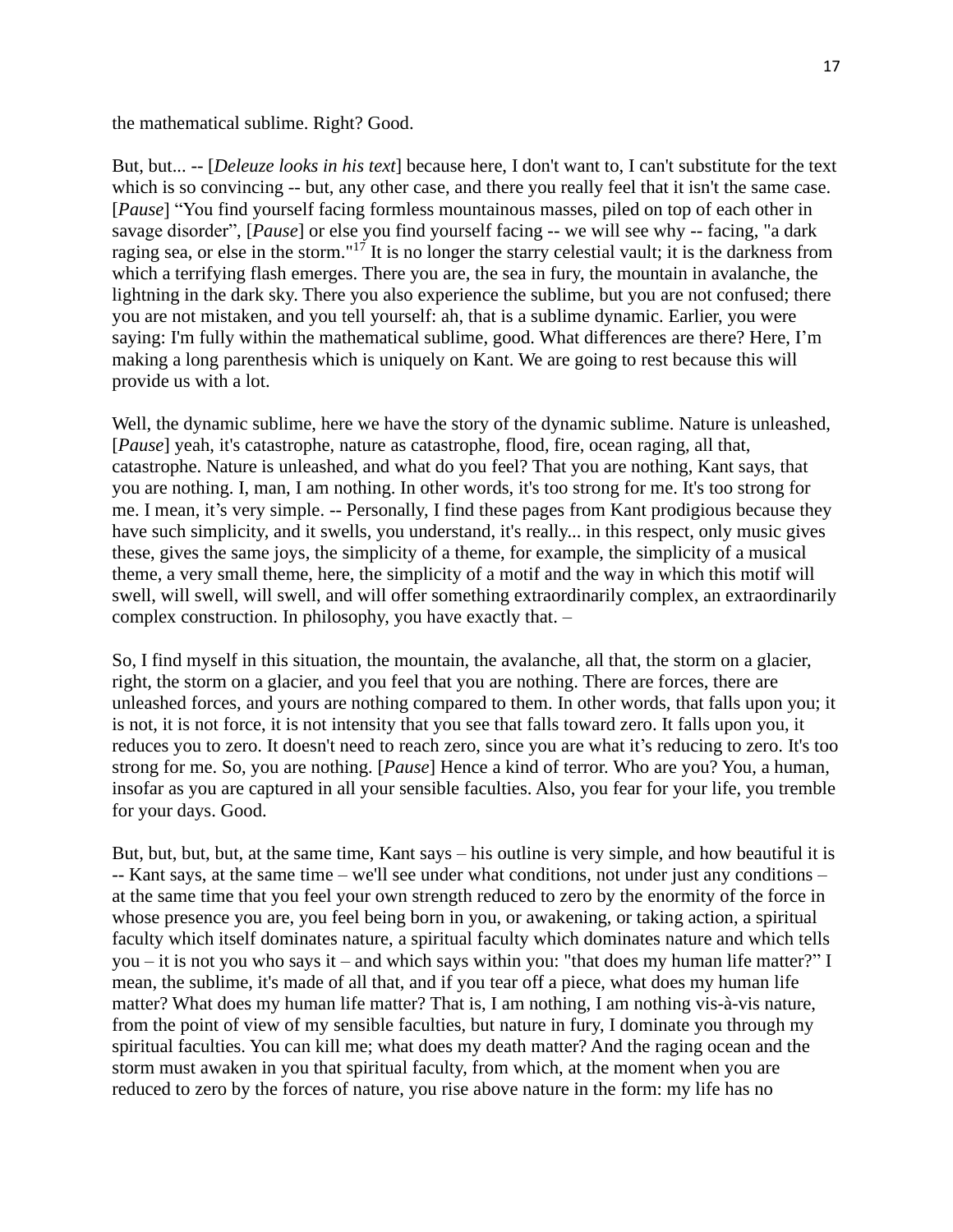## importance.

You don't seem convinced. [*Laughter*] Otherwise, I mean, there's no problem, otherwise you don't have the feeling of the sublime. See what Kant means: the feeling of "dynamic sublime" is made up of these two things: the way in which, facing an unleashed nature, you discover yourself as being zero from the point of view of your physical faculties, but where, at the same time, a faculty of the spirit awakens in you which makes you think about nature. And insofar as you think of nature, you think of nature, you think of it based on a spiritual faculty, therefore suprasensible, which makes you superior to this nature and which makes you say: "what does my life matter?", which makes you say, "It's God's will." Or, because Kant is very complicated, which perhaps makes you speak blasphemies, because in a strange text, Kant says: despair is also sublime when it is a rebellious despair; despair is also sublime when it's a rebellious despair, which means, literally, if I understand correctly, when it's not a despair out of fear, "ooh there, I'm going to die", but when it is a despair of revolt, that is, "God, I spit on you", etc. In any case, this is a faculty of the mind through which you think of nature and through which you present yourself as superior to the unleashed forces, in relation to which at the same time you are nothing from the point of view of your sensible faculties.

So obviously, Kant has, we could... Me, I think he does it on purpose because he has a lot of humor. We wouldn't notice it, in his texts, we wouldn't notice it, but when you look closely... No, there is a moment when obviously he's laughing. He says [*Deleuze laughs*], for my story to be sublime... it amounts to saying: for my story of the dynamic sublime to work, what is needed? Well, you have to be sheltered, [*Laughter*] and so, he finds it quite funny, and he will show, so he will make a theory of the need to be sheltered. And so, we can see it very clearly, like that, he shouldn't have gone out when there was a storm. [*Laughter*] And it's so beautiful, [*Pause*] and why? We must first understand why it is necessary. If I'm on the raging ocean, on my little boat, well, I can't follow this course of the dynamic sublime because I'm so scared -- Kant says it's normal -- I'm so scared, that only one thing counts, namely the feeling that I can do nothing such that the whole process, the whole process of the dynamic sublime is cut off. I find myself facing forces of nature, and the feeling that as a creature endowed with sensible faculties, I can do nothing. And if there were only that, there would be no sublime. So, if I am not sheltered, I cannot experience the sublime.

In fact, let's think about it. Let's be even more Kantian than Kant because, in my opinion, here he's being deliberately provocative. I can, even when I am in danger, I can achieve the dynamic sublime. I mean, not me, but there are people who have not ceased, in full danger, to reach for the dynamic sublime. [*Pause*] Yeah, that, I guess there are people, in catastrophes, who pretty much take this Kantian journey, and they're caught up in the catastrophe, the feeling that they're nothing, that their sensible forces are reduced to nothingness, are reduced to zero, since if intensity does not get reduced to zero, it reduces you to zero. Fortunately, it does not cease, you do not cease being reborn. And that's the instant, that's what the fundamental relationship with the instant is. And that's going to result in it providing a very particular time, intensity. You no longer know where you are within an intensity, that is, you are reduced to zero, always. But anyway, good, so you are reduced to zero in your sensible faculties, but at the same time, you feel a suprasensible faculty awakening within you, a spiritual faculty through which you are superior to nature.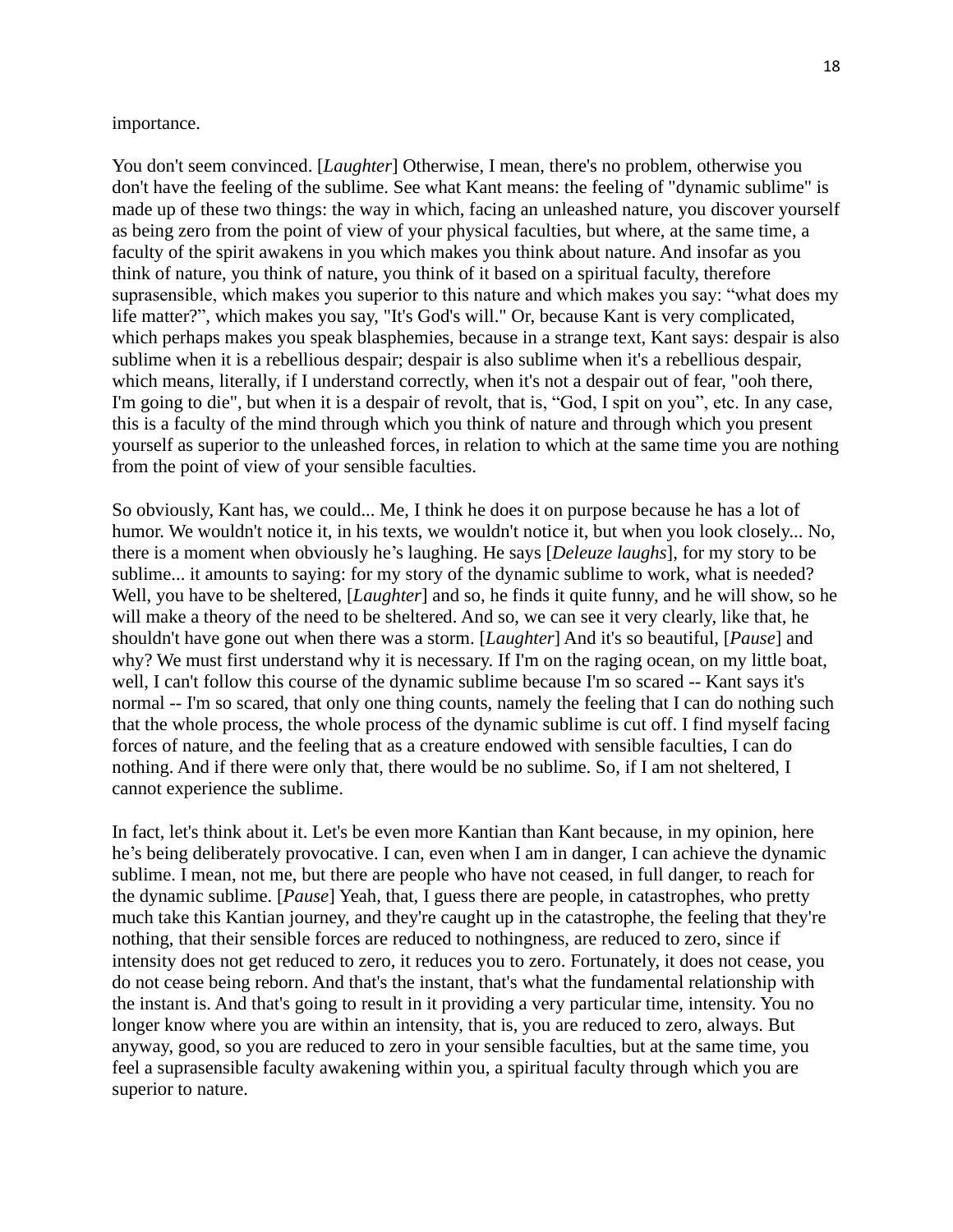So, you see, at the same time, nature is superior to you in its unleashing and reduces you to zero as being endowed with sensible faculties, but awakens in you a spiritual faculty, a suprasensible faculty through which you think of nature, and you say: "what does it matter, I'm standing up to you, because I am spirit". Good, well, how many commanders have died at sea [*Laughter*] asserting that they have spiritual power? Not only in Victor Hugo,  $18$  but in... there are some admirable ones, Melville's commanders, there are strange commanders in Melville. Captain Ahab, Captain Ahab, is he sublime? Obviously, Captain Ahab is sublime, including, including in his revolted despair, since he is fundamentally revolted, since he competes with God. Alright, so every… [*Deleuze does not complete the sentence*]

And that doesn't prevent it obviously from being easier to follow... I would say that it's not impossible, when you're in danger, to follow the path of the dynamic sublime. We introduce this miniscule correction, which does not authorize us to say: Kant was mistaken. We are saying, Kant is enjoying himself here. For what pleases me greatly is his phrase… See, when we discover ourselves as a spiritual faculty, superior to nature itself, [*Pause*] he can say that we hold ourselves in esteem -- that's his way of speaking – we hold ourselves in esteem, not at all an egotistical esteem, but esteem insofar as being spiritual. We discover in ourselves the spiritual faculty, we hold ourselves in esteem. And here is the text: "This self-estimation loses nothing from the fact that we must find ourselves safe in order to feel this exciting liking" – he just explained that one had to remain on the shore to admire the ocean's fury, and that at that moment, we feel ourselves born as a spiritual being, superior to nature – "This self-estimation loses nothing from the fact that we must find ourselves safe in order to feel this exciting liking, since the danger is not genuine" – in fact, when I am on the shore and I am certain there's no boat, otherwise I feel pity, compassion, if I am certain there's no one in danger, the fact that the danger is not taken as genuine, I'm not taking the danger as genuine, there's no one, and I am well sheltered there, under my rock, everything is fine – "since the danger is not genuine does not imply, whatever it might seem, does not imply that what there is of the sublime in our spiritual faculty is not genuine."<sup>19</sup> That's beautiful. Of course, I don't take danger seriously; I am safely sheltered. That does not prevent the fact that, through the intermediary of unleashed nature and the spectacle of unleashed nature, a spiritual faculty has awakened in me which makes me think of nature and which I take seriously.

Which allows Kant to say: but, you know, what is sublime is never nature, and that's his great conclusion. What is sublime is necessarily the soul because nature is only the occasional object, it is only the occasion [*Pause*] under which the feeling of the sublime awakens in us. But the true object of the feeling of the sublime is the spiritual faculty which awakens in us. Therefore, nature has only the appearance of the sublime, but the essence of the sublime is the spiritual faculty which awakens in us on the occasion of the natural appearance. [*Pause*]

So, about this, you see, I'm insisting, I would say that the sublime dynamic is made up of the common feeling of three powers. Three powers intervene: the power of nature in the formless or the deformed; [*Pause*] the impotence of my being as a physical being, that is, I am reduced to zero; the power of my spiritual being which rises above nature as formless. [*Pause*] There we are, these are the three powers-impotencies, and compared to my power as a spiritual being, the power of nature was nothing, is nothing anymore. What does it matter if I die? The power of nature is now nothing. But compared to nature, my power as a physical being is now nothing.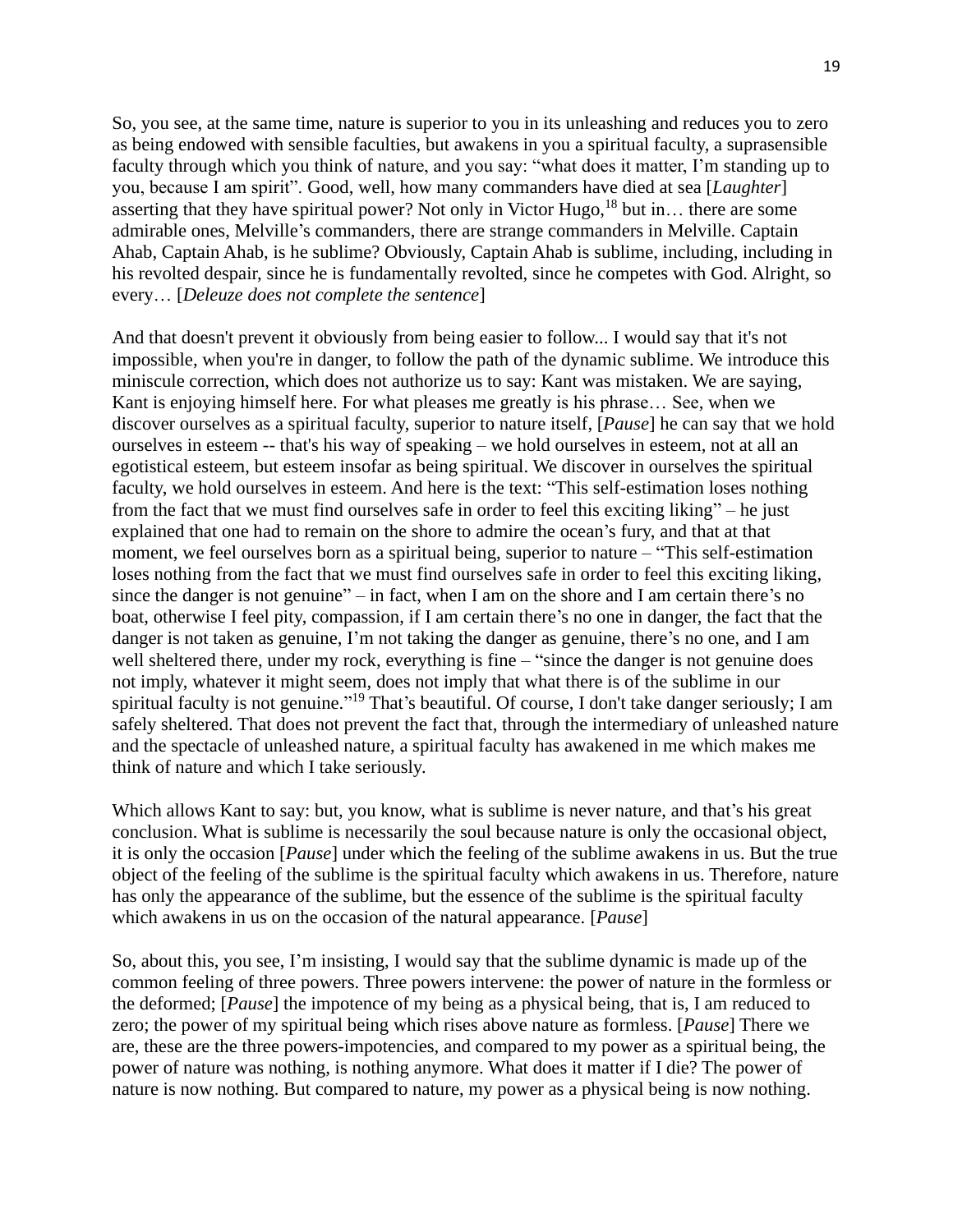You still have the theme of distance toward zero and of an order of time, of a power of time which marks, on the one hand, the infinite distance that there is between the force of nature and your physical being, and which marks, on the other hand, the infinite distance that there is between your faculty as a spiritual being and nature itself. In other words, this is a struggle between nature and spirit. Well, why draw such a boring conclusion? Obviously because we will need it later, the idea of a fundamental struggle as it is expressed in the dynamic sublime.

And, if you agree to go back a little bit to the mathematical sublime as we saw it the last time, well, you may remember, we can clearly see that, in a completely different form, there was something similar. How did Kant define the mathematical sublime? I remind you, that is, the one that corresponds to the immense, to the starry vault of the sky when the weather is fine, to the calm sea. He defined it by telling us exactly this: your imagination is overcome, that was the first characteristic of the mathematical sublime. Your imagination collides with a limit it cannot cross. Nature exceeds the limits of your imagination. Anything you want, see that? Place it immediately in parallel with, on the side of the sublime dynamic, nature reduces you to zero as a physical being. There, nature reduces your imagination to impotence. And why does it reduce your imagination to impotence? Because the spectacle it presents to you forces you to perpetually change units of measurement [*Pause*] and not be able to maintain the previous units when you get to the next ones. I won't go back over that because I think I commented on it in great detail. Your imagination cannot comprehend, as Kant says; its ability to comprehend is completely overwhelmed since it can't recall the previous units when you reach the next ones. In other words, something exceeds the power of your imagination: it's the immense.

Whereas in the purely mathematical evaluation of magnitudes, you can always convert one unit into another, and you can comprehend infinitely in the conceptual form of a number. But here, in the sublime, you are outside concepts. It is no longer about concepts, it is no longer about the concept of the sky/heaven; I mean, it is not about the sky as a science, such as astronomy, would analyze it. It concerns the analysis of the feeling of the sublime, that is, it concerns, as Kant says all the time, it concerns aesthetics and not science. For if you do the conceptual analysis of the sky, nothing else equals, obviously, the two structures of the sublime which belong to a completely different domain, namely, which belong to the domain of lived experience. So, your imagination encounters its limit, and this nature is pushed, this starry vault of the sky, it pushes your imagination to its limit, that is, it makes you experience the impotence of your imagination.

But at the same time -- see, there is coexistence of the two movements, the two analyses are very symmetrical -- but at the same time, this same nature, which reduces your imagination to impotence, requires your reason, [*Pause*] and convinces your reason, that is, your spiritual faculty, that there is a Whole of nature. [*Pause*] It is a Whole which is always an excess in relation to your strengths. It is a Whole that exceeds your strengths. It is a Whole which is a "too much" in relation to you as a sensible being; that is, the imagination cannot satisfy, your imagination as a sensible faculty cannot satisfy the requirement of your mind as a supersensible faculty. Your mind, facing the starry sky, demands that it be presented with a Whole of nature, and your imagination, which alone could provide the image of this Whole to the mind, cannot do so.

This is why Kant will always define the sublime as a disagreement, a discordance of our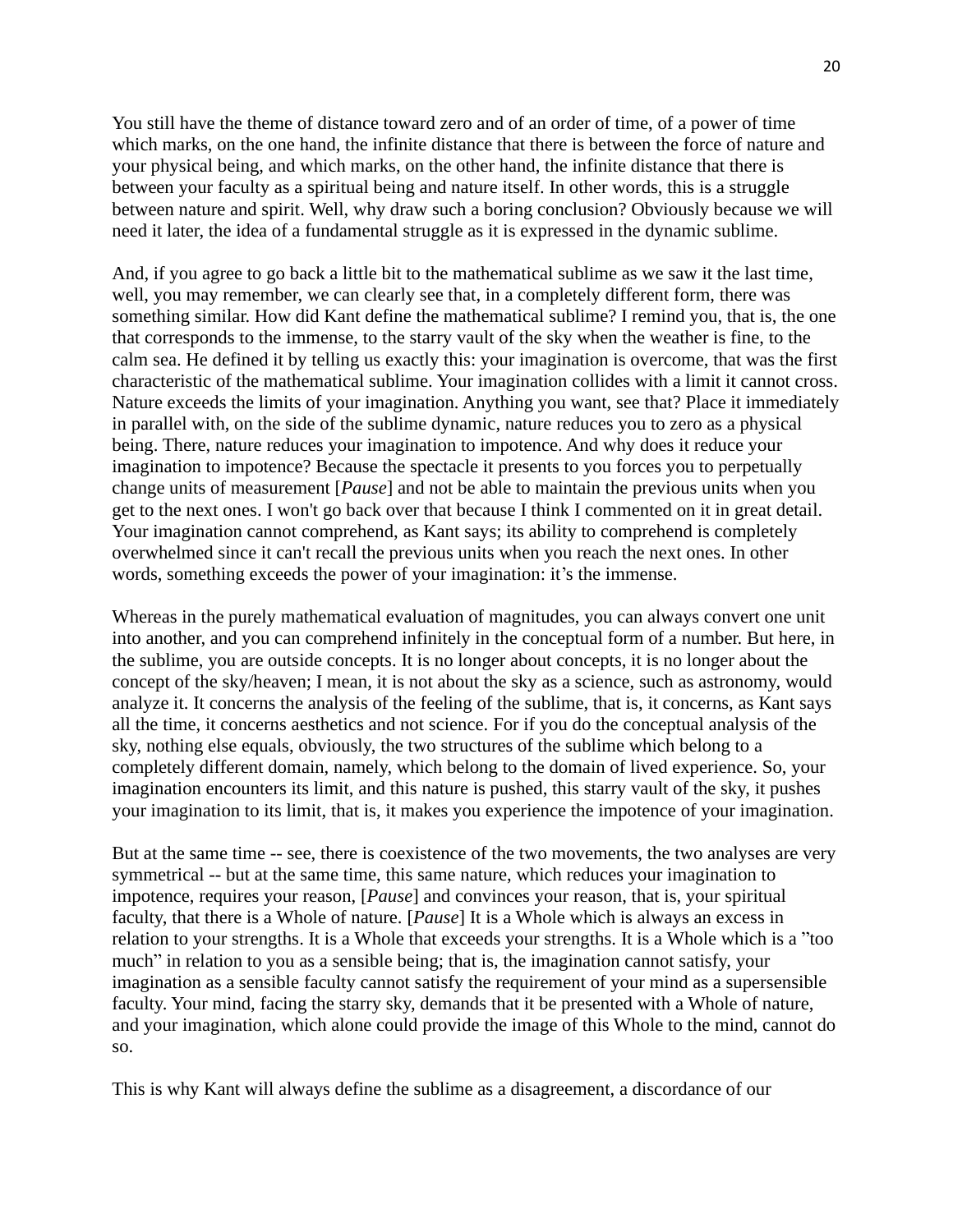faculties. Our faculties, instead... In everyday life, in the finite world, in the everyday world, our faculties never cease to be exercised harmoniously, without the deplorables, right... what we feel, we can touch, all that. What we imagine, we can remember, we can perceive, that's, that's… The sublime tears us away from ourselves. Why? Because it induces in our faculties a state of discordance. But you see that the two discordances, the mathematical discordance and the dynamic discordance, echo each other wonderfully, but they are not the same. In one case, you have a discrepancy... I would almost say that, in the case of the mathematical sublime, there is a sharp discordance between the two aspects of time, the interval and the Whole. [*Pause*] Your imagination reaches its limit which is not adequate to the Whole; it cannot cross [the limit], it is reduced to zero or, if you prefer, the interval gets shorter and shorter. But your mind continues to demand a presentation of the Whole of nature, the Whole being too much.

That's what I was trying to explain about… So, suddenly, coming back to cinema, the French school of cinema, when [Abel] Gance says things… Here, Gance's texts would be very beautiful because for Gance, this would be cinema of the mathematical sublime. You will tell me right away: objection, I suppose, objection. Precisely the storm, the storm, the railway accident in "La Roue" [1923], the storm in "Napoleon" [1927], okay. All right, things are always more complicated than people say. That doesn't prevent it from being a mathematical conception of the sublime. For a very simple reason, it's because what counts above all is movement, the Whole of movement. And I tried to explain the last times how the Whole of movement, he was trying to obtain it as much by polyvision, as by simultaneity, and by superimpositions. And in fact, superimposition, Gance's famous superimpositions -- when he tells us: I'm throwing 24 superimpositions at you, I know fully that you will not see them, but they will act on your soul - this is exactly, this is exactly the Kantian theme. He goes so far as to say -- he attributes this to Nietzsche; I don't know which text by Nietzsche; it may be in Nietzsche -- he says: as Nietzsche says, it is the souls that envelop the bodies and not the reverse. It's the souls that envelop the bodies and not the reverse. This is because, in fact, although he's taking movement in space, what interests him is the relationship of movement in space with the soul. And I would say this is a conception, despite everything, of the mathematical sublime, namely, it is this "too much", or this excess in relation to our imagination that exists in time as Whole, or in the idea of a Whole of movement. With our imagination reduced to impotence, going beyond imagination and realizing oneself as a spiritual being, all that, Gance's texts, which are completely lyrical, completely, go entirely in this direction.

In the dynamic sublime, it's something else, you see; at the same time, it's quite comparable. Once again, I am reduced to zero as a physical being, and at the same time, a spiritual faculty awakens in me which reduces to zero that which reduces me to zero, which reduces this sensible nature to zero. Fine. I would say, then, in our own language, let's return to this: the mathematical sublime is the extensive sublime, and it's the relationship, I would say, it's exactly the relationship of the image-movement to the two aspects of time, the interval and the Whole. The dynamic sublime, I would say suddenly, is the relationship between intensive movement and time with a double aspect of time: the order of time, that is, time which plunges into the abyss, [*Pause*] and the instant. And this translates the soul and light, this time, just as earlier it was the soul and movement. For the dynamic sublime, in fact, in both cases, Kant will say that nature is only apparently sublime. The true sublime is the mind which affirms itself as a faculty through the sublime, through the sublime of nature, on the occasion of the sublime of nature, and in one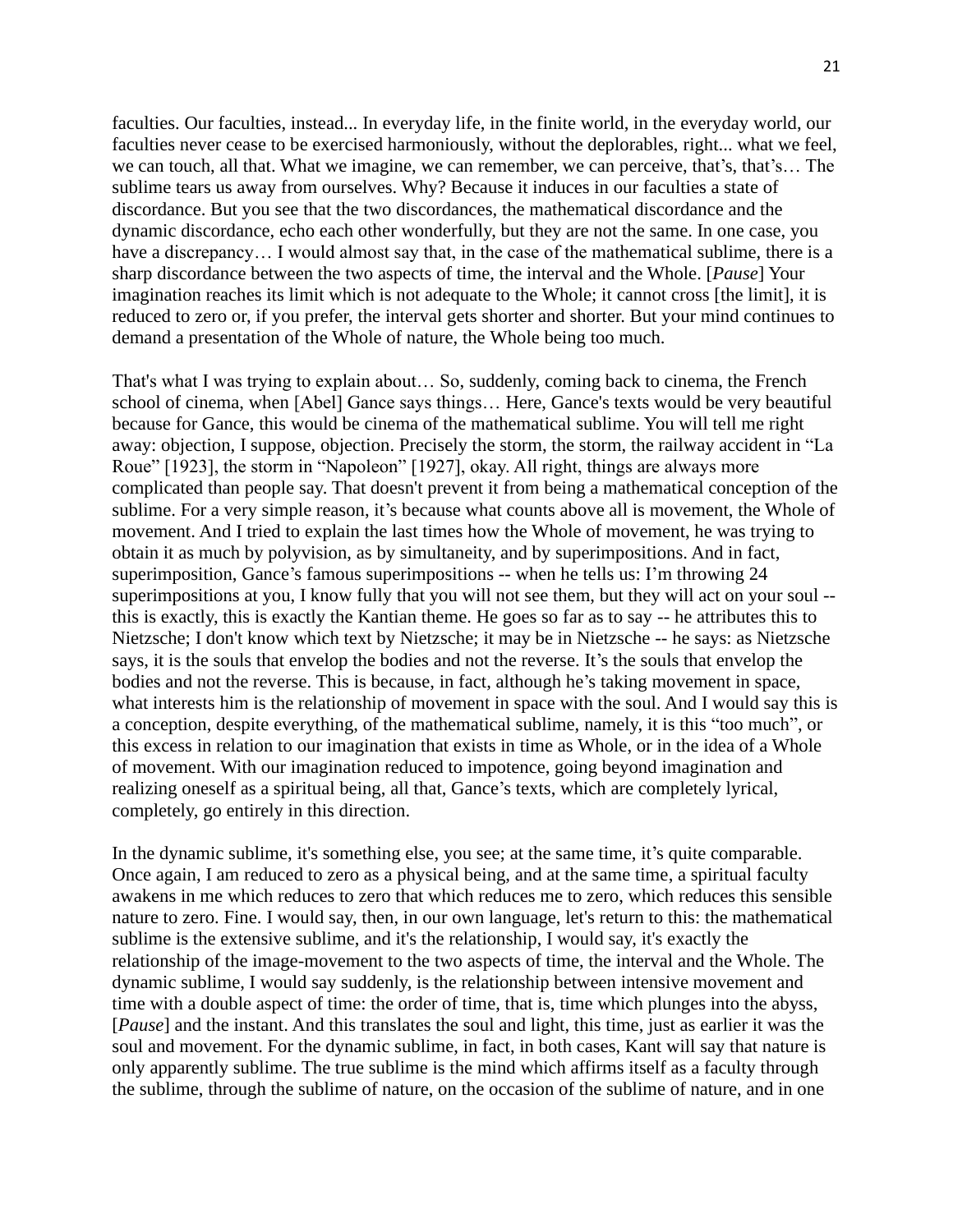case, it is the soul which affirms itself as the soul of movement, and in the other case, it is the soul which affirms itself as the soul of light... [*Interruption of the recording*]

… its side, its side, its too rational side would have to be suppressed. It would have to be taken almost much more in the direction of the imperative since, in this time, in fact, we cross the moment, we reach moment zero, we are reduced to nothing, even if it means then becoming the distance infinite. And there, we obviously circulate following an order of time. But what is this order? This is very different from our previous aspects of time.<sup>20</sup> It's as if, it's not... On the one hand, it's no longer the variable present, it's the instant. But what is the instant? -- Here, I'm really stating things in the simplest way. -- The instant, or the lived instant, is the presentiment that something which is posited as future, in a reflective way, is in fact already here. This is the instant.

You live an instant moment when, at the same time, I would say, you posit something as to come, that is, eventual or probable or certain, and you discover, in another way, you discover that it is already here. In other words, the instant is before [*en deçà*] the future. It's what precedes the future, in what sense? I could just as well say: it is the imminence of the future. Well, no, well, no, it's not at all far off, that's it, it's already here. At that moment, you are living an instant. Ah no, it's not tomorrow; oh, I thought it was tomorrow. No, it's here, it's now. Good. Imminence, the substitution of imminence for the future, that's what the instant is. Good. Does that happen to us all the time, for example, a feeling of death? I'm not choosing the happiest [example], but earlier that was very… or else, the feeling that it's already there.

So, in old age, we have that; in old age, then, this time, it's the reverse. Through a rational faculty, we think of death in the future, but somewhere, we know very well that it was already here. It is already [here], well yes, not for you, but for me, it is already here. Ah yes, well, I think it's… but that's not true, fine. Understand? It's really the future's substitution with a before [*en deçà*] of the future, of an "on this side" of the future, an imminence. We very rarely have it; it's exactly as if someone, I have the feeling that there is something, someone behind my back, and I say, oh well, he's already here. But it's already here, right, all that, it's already over. In a way, it's already over.

But what comes along with that? There is a compensation. It's that, at the same time as the future gives way to imminence, which is something completely different from the future, it's something completely different from the future, it's really on this side of the future. Do you think it's for tomorrow? In fact, it's already here. It's the "already here" of the future, right, imminence, and, in the same movement, an infinite retreat of the past. That's also the instant, it's the two phases of the instant: it substitutes the imminent for the future, that is, a before of the future, and it constitutes itself as a beyond the past, it tears open the past. That is, what happened yesterday seems centuries ago to you, centuries ago. You see someone, or you remember, what happened two years ago, you remember, and it's the same feeling of aging. Aging has both of them. You see someone you saw eight days ago, you tell yourself: no, no, it's not possible; it's as if it's been centuries, all that is over, all that is over. It's not, it's not sad, right, it's not sad at all.

It is a beyond of the past, a before of the future, the contamination of both. It's as if time there had entered a corner in time that knocked it off its hinges. The infinitely distant past, the future,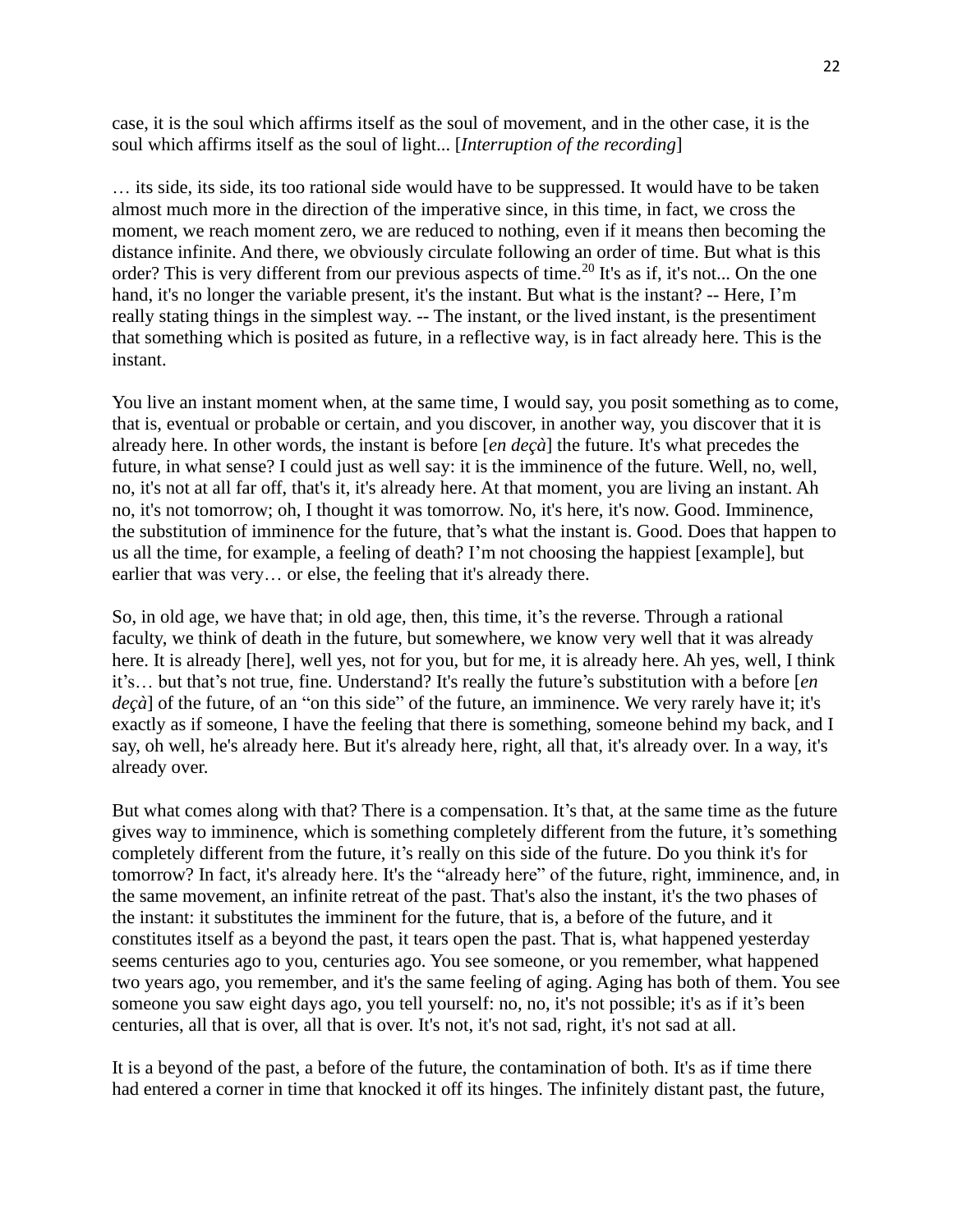which is as if reversed, right? So, we will no longer speak, at the level of this time, of intensity; we will no longer speak of the immensity of the future and the past. We will speak, on the contrary, of this kind of disjunction between an immemorial and an imminent, an immemorial, that is, a beyond of the past, an imminent, a before of the future. And it would be this, this kind of order of time, this order of time with, as a correlate, the instant. Fine, it's possible.

But it remains for us to see, then, what would this order of time be, always in relation to light. We have just discovered that light, just like movement, movement has a fundamental concern with the soul, and light has a fundamental concern with the soul, in one case in the form of intensive movement, in the other case, in the form of the extensive movement. What we need is really, really to manage to create for intensive movement what we've done, that is, to imagine. Let us try to imagine the story of the relations between light and the soul, it being said that these relations are going to be very precisely the content of our image of time, namely of this intensive time which emerges from light, or of the intensive composition that emerges from intensive movement. I mean, the whole journey of relations of soul and light is going to constitute the time of intensity. So, if that's what it is, what would happen? We would have to reach something as complete as what we tried to do for extensive movement.

And fortunately, I was saying, it seems to me that we find elements that will jump across history. At the beginning of the 17th century, [there's] this bizarre author I was telling you about, Jakob Böhme, Jakob Böhme, who tells us a very, very, very important story about the soul and light, since it will animate all of German Romanticism, and in particular, a philosopher called [Friedrich] Schelling, and just before, Goethe who, knowing Jakob Böhme very well, and who is concerned with the same problems of the soul and of light, since that's what "Faust" is, [*Pause*] the Romantic problem of the spirit of evil, that's it. [*Pause*] That's part of it all, right, "Faust". Goethe had written his *Treatise on Colors*, and his treatise on color is one of the greatest texts on colors as degrees of light, and the book ends on the relationship between color and soul.

And finally, if we try to connect cinema, just as we had for Gance, obviously, [there's] German Expressionism, which never ceased to take up the same story, namely: the light-image. For they're the ones are interested in light over movement, and they're the ones for whom movement, however strong they push it, and God, how they push it in all directions, and for them, movement is subordinate to light; movement is only there to produce effects of light. This is precisely the opposite of the French school which, it seems to me, establishes the subordination of light to movement. [*Deleuze coughs*]

And they will come back to the problems, not of color, why? For a very simple reason. They will do it their way. I mean, it turns out that the whites and blacks of Impressionism [*Deleuze means Expressionism*] make up all the colors, make up all the colors, in what way? Does it make up all the colors? It composes at least one color, and that of Expressionism, sorry, and that's where Expressionism has always recognized itself in its favorite color, namely red. And why do they obtain red effects? And why did one of the greatest Expressionists [*Deleuze coughs*] himself consider that his problem with light, or one of his problems with light, was producing red? Producing invisible red, producing red, that's Murnau.

To make light sparkle, and to make it sparkle in such a way that the characters are captured as if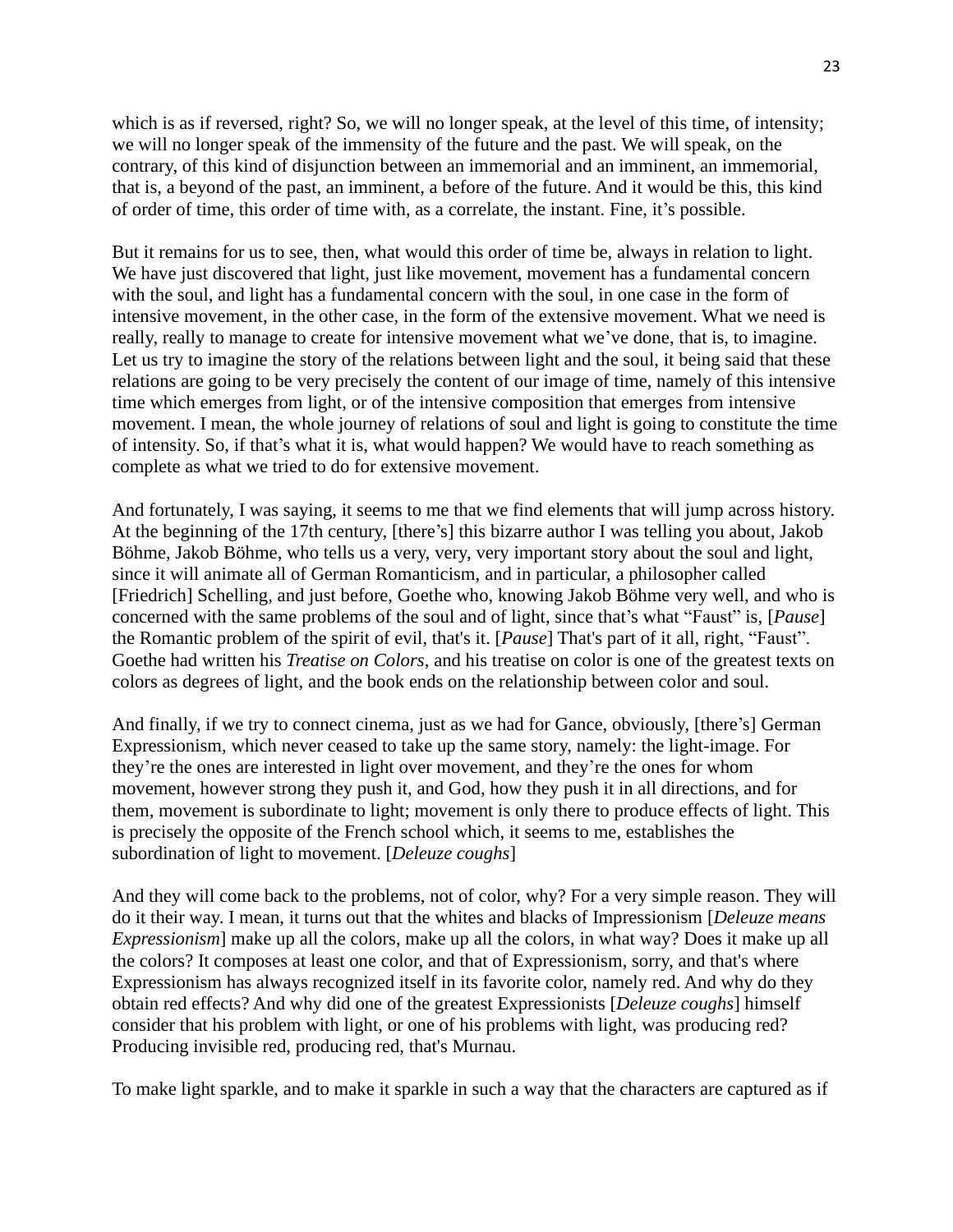in a kind of reddish brilliance, reddish brilliance, which will be that, well, which will be that of the spirit of evil par excellence, namely: Nosferatu on luminous background, Nosferatu on a background of light, a silhouette, like a kind of flattened silhouette on a background of light. Why is this, why is this brilliance of the image in Murnau? I think it's the..., of all film authors, he's the one who has achieved the most, or who made the most of light, really a brilliance, a phosphorescence, you know. And all the more so, in his "Faust" [1926], where precisely the reddishness of the light, the red light, there, takes on a meaning… good. But, do we… I mean, we have to start all over again because at that point, you have to enter into the problem of the light-spirits relationships – the words don't matter when I say -- soul, spirit.

And I'm saying that Böhme – we'll stop soon, you should be able to take a bit more, right? -- and I'm saying that Böhme was beginning, he was beginning a very, very curious story in which he told us more or less: well, here it is, God is light -- I'm outlining greatly, right, as much as I was attached to Kant's specifics, here, Böhme, I'm trying to extract themes that you also find in Schelling – God is light, only there you are, light – hey, that should tell us something – that's what we don't see. Light is what we do not see. It is the most hidden, it is the most buried. Light is God, but the God is the hidden.

I would say, if I was trying to establish my propositions, here is the initial proposition. You will tell me, but what does that mean, are they mystics? Not at all; as we have seen, that means an extremely simple thing: light by itself and in its state of diffusion -- this is considered in a certain way by Bergson --, light in its state of pure diffusion, it's by nature invisible. It is all the more invisible because there is no eye to see it. There is nothing. It diffuses, but it is not only because there is no eye. As long as light diffuses, it is invisible. What makes it visible? Remember -- and here in my opinion, it's obvious that Bergson was only making more rational, expressing more rationally this vision of German Romanticism – well, what makes light visible is when it collides with an opaque body which reflects it and refracts it. Otherwise, purely diffuse light is invisible. In other words, light becomes visible when it hits a black screen, Bergson tells us.

So, let's accept this as a very old theme, which you can interpret theologically, which you can interpret metaphysically, which you can interpret poetically, which you can interpret scientifically. No matter, at this level of science, it is not very complicated in fact. It makes sense on its own. Light becomes visible when it collides with an opaque body which reflects it. It's not complicated. There we are.

So, this is what he tells us, this is what Böhme tells us: God is light, [*Pause*] but by that very fact, [God] does not manifest itself. It [God] is not because it is light that it manifests itself; it is because it is light that it does not manifest itself, it is because it is light that it is the invisible. But insofar as it is light, it is possessed by something which is not to be confused with it, but which is deepest in it, which is not itself, but which is what Böhme already calls the "depthless within it" [*sans-fond en lui*], and the depthless within it, it's the will to manifest itself. In all of this, Hegel is not far off. The depthlessness of God is the will to manifest itself. God is the unmanifest light, but the depthlessness of God is the will to manifestation. Alright, well, that's the first moment. How beautiful the world was in that era! God only had to do… [*Deleuze does not finish the sentence*]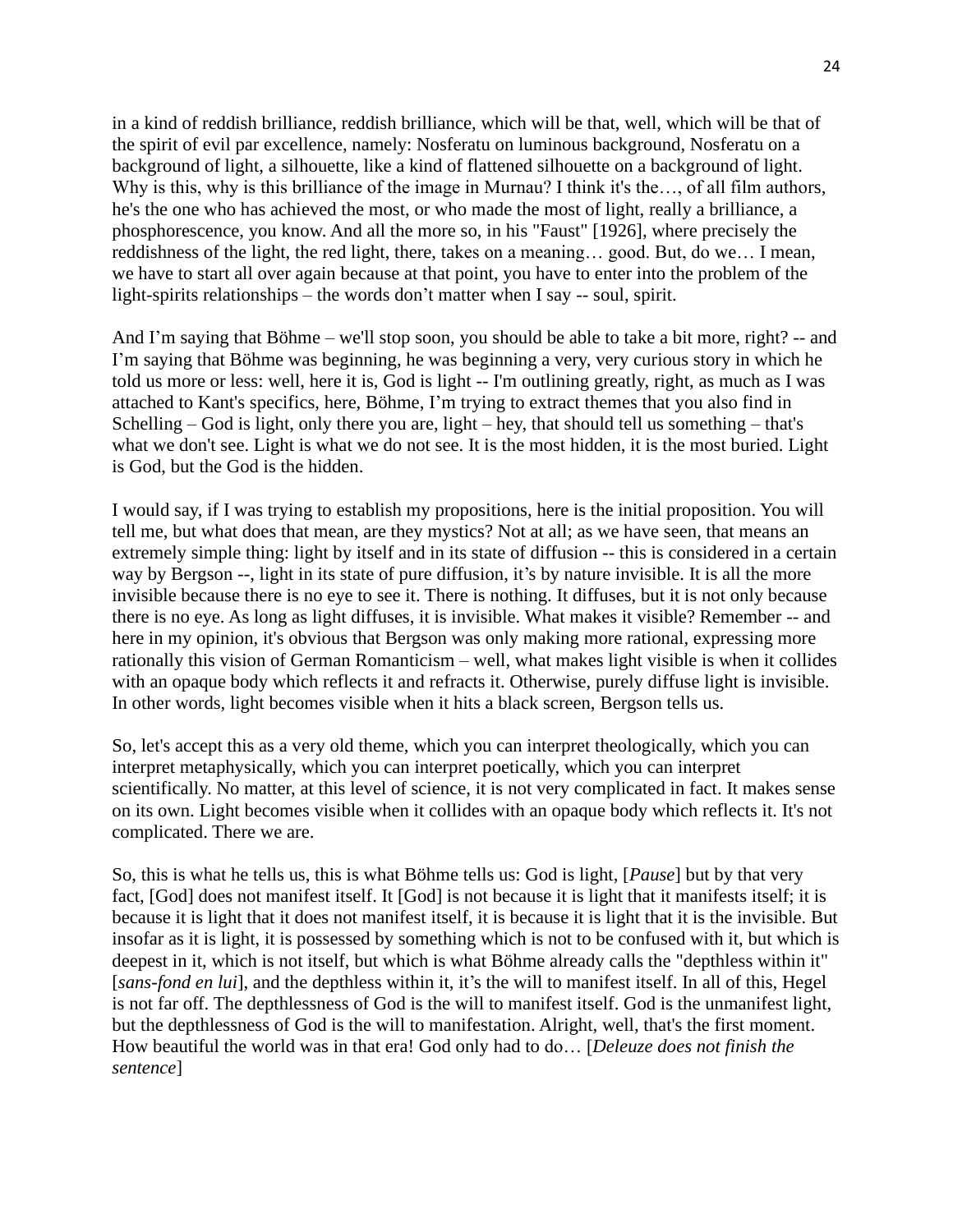A second moment, it's the wrath of God, what Böhme calls the wrath of God. I am angry, namely, God is going to oppose pure opacity, that is, dark shadows [*ténèbres*], to move on to its own manifestation. [*Pause*] And the wrath of God is the act by which God or light sets up darkness as a condition of its manifestation. At that moment, and in relation to this darkness which opposes light, it seems that the light becomes white. The wrath of God is the confrontation of white and black. The light has become white in relation to dark shadows. This is the first manifestation.

You will tell me, there, it's still not very scientific. Yes and no. In fact, it takes on a very mystical appearance, this thing which opposes itself a limit to manifest itself, this light which is..., etc., but you can translate it very easily: it is in fact the passage from light to the opposition pair: white and black. Black will be darkness, darkness in its pure state; white will be light in relation to this darkness. That's it, but for the moment, nothing is manifesting; these are the conditions of the manifestation. [*Pause*]

I'm just saying, a third moment – quickly, so you can catch up if necessary, and we'll leave it at that -- for something to manifest -- everything is ready, for manifestation -- but for something to manifest, what does it take? It takes a little more than the conditions of the manifestation. The darkness needs to lighten a little bit under the light, [*Pause*] and the white, the opposite of darkness, needs white to darken a little bit under the darkness.<sup>21</sup> When white darkens a little under the darkness, you have yellow which is an obscuring, a darkening of the white. When the black of the shadows fades a little bit, you have blue, which is a fading of black. [*Pause*] Yellow and blue are the form of the manifestation of things; things manifest as yellow or as blue. Yellow and blue race the outline of things. This third stage is the stage of what Schelling will splendidly call "the outline" [*le contour*], or "egoism". [*Pause*] Selfishness is things that are like "I"'s, that have outlines. One more effort, which will show us everything, and then you'll think about it.

You've faded the black, fourth step. It turns out that you cannot stop, because it always turns out, ever since light wanted to manifest, it was the movement of intensity, the intensive movement as such. [*Pause*] So white and black, yellow and blue, were degrees caught in this movement, but you can't stop. This movement is inseparable from an intensification of terms. What will the intensification be? The intensification of blue, that's well known, it's… Rather what happens when a color is intensified, when you apply several layers, when you bring it to completion? There, for once, the physical experiences, everyone agrees, the experiences… more and more there emerges, emerges a glimmer, a reflection, a brilliance, which can be called "reddish" [*rougeâtre*]. And in the intensification of blue, you have the formation of a brilliance which will be called "blue-red", and in the intensification of yellow, you have a brilliance which will be called "yellow-red".

And at the outcome of the intensification of the two, you have what? You have a red which is neither yellow nor blue, which we will call purple, to give it a special name, which we will call purple, which does not exist in the rainbow, since the blue-red and the yellow-red do not intersect, but which exists in chemistry and in dyeing, in which the dyer and the chemist hold a secret, which is what? Which is not that of nature, which is the secret of the spirit. Red, red is the secret of the spirit since it is the intensification of the two optical colors, and the formation of the two, I would say, physical colors, blue and yellow, and the formation of a third color, which is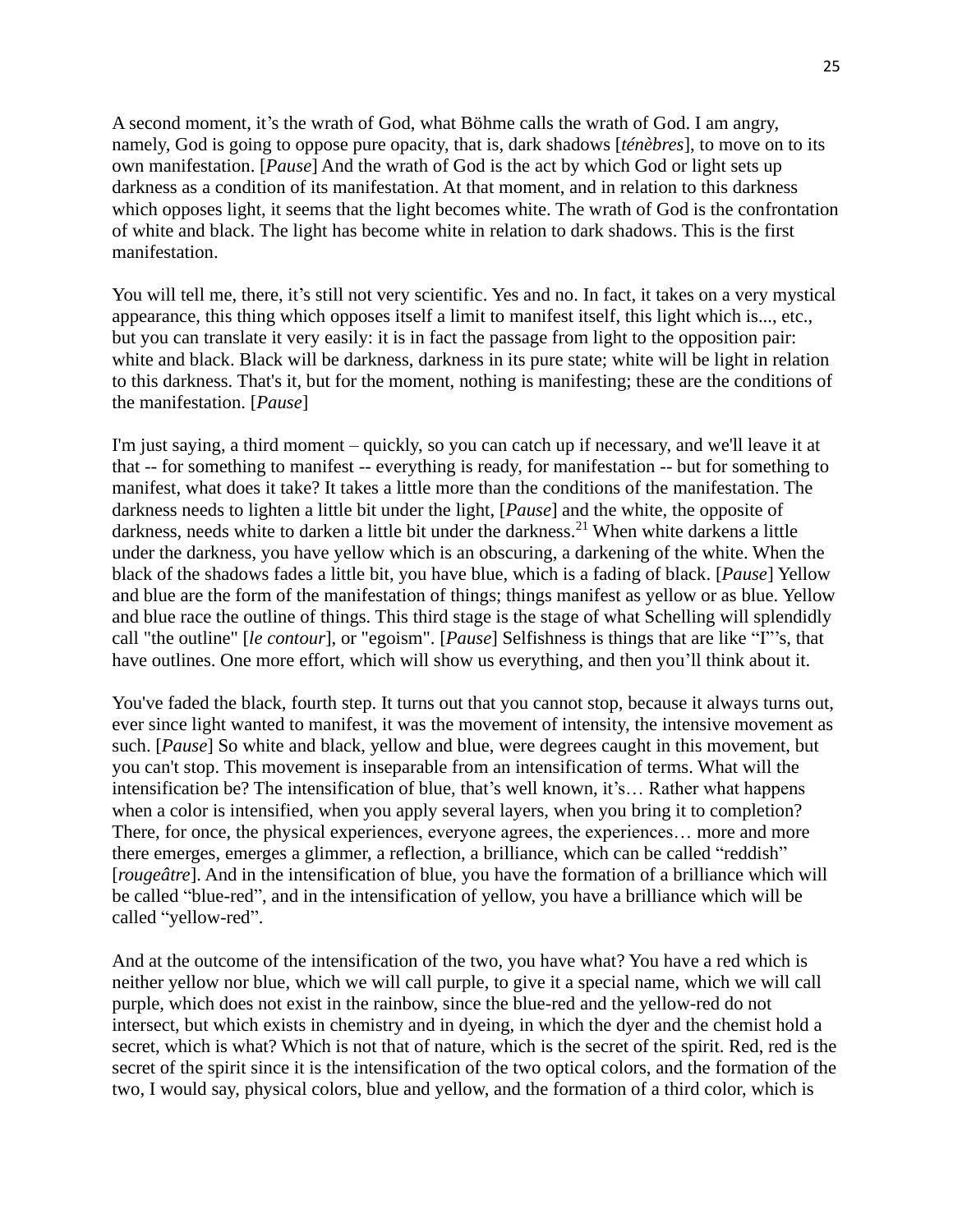the spiritual color, red. [*Pause*] But you see that this is tragic because what's red going to be? It's going to be the blaze of colors, and it's going to be the blaze of the world, and it's going to be fire in a pure state, or it's going to be the spirit of evil, signed Mephisto, or signed Nosferatu. And it is through the spirit of evil that the spirit penetrates the world.

Oh, well then… So, there we are, this is just so you might think about this, [*Laughter*] right? Fine, we'll come back to this next time. [*End of the recording*] [2:43:03]

**Notes** 

 $6$  On Gilbert Simondon and modulation, see the session in the A Thousand Plateaus IV seminar, February 27, 1979; see also session 5 in the seminar on Painting, May 12, 1981, where Deleuze refers to Simondon's text *L'individu et sa genèse physico-biologique* (Paris: PUF, 1964); Deleuze addresses the molding-modulation distinction in *The Movement-Image,* pp. 23-24, and note 21.

 $<sup>7</sup>$  Here the transcription on the Paris 8 and WebDeleuze sites resumes.</sup>

<sup>8</sup> Notably, see session 2, November 23, 1982.

<sup>9</sup> Here begins, on the one hand, part 2 of the transcription on the Paris 8 site and, on the other hand, in part 1, 30 minutes of omitted text, although contained (yet misplaced) in part 2.

 $10$  This may be a reference Session 10 of the Cinema seminar 1, February 23, 1982.

<sup>11</sup> Although Deleuze pronounces this term as presented here, Messiaen's composition is written "Chronochromie" (1958).

 $12$  On this vague reference, see session 12 of the seminar on Spinoza, March 10, 1981, where Deleuze attributes this quotation, without exact source, to Diderot.

<sup>13</sup> Deleuze develops this reference to "Hamlet" in several texts and seminars, notably in sessions 5 and 12 of Cinema seminar 3, December 13, 1983 and February 28, 1984; see also the seminar on Kant, session 5; in *Essays Critical and Clinical*, trans. Daniel W. Smith and Michael A. Greco (1993; Minneapolis: University of Minnesota Press, 1997), "On Four Poetic Formulas That Might Summarize The Kantian Philosophy", pp. 27-35; finally, see *The Time-Image,* pp. 40-41, 112, 270-271.

<sup>14</sup> On the sublime and the formless, see *The Movement-Image*, pp. 53-54.

<sup>15</sup> Kant, *Critique of Judgment*, Book B, para. 29.

<sup>16</sup> See the poem by Paul Fort, "Le bercement du monde" [*The lulling of the world*] in which this verse appears, at the poem's end: "Je me tenais debout entre les genêts d'or, dans le soir où Dieu jette un grand cri de lumière... et je levais tremblant la palme de mon corps vers cette grande Voix qui rythme l'Univers" [I was standing between the golden broom trees, in the evening where God threw a great cry of light… and trembling I raised the palm of my body toward the great Voice that rhythms the Universe].

<sup>17</sup> Critique of Judgment, Book B, para. 26 [in fact, para. 29, in "General Comment on the Exposition of Aesthetic Reflective Judgment"].

<sup>18</sup> No doubt, in Hugo's *Les Travailleurs de la mer (*1864) and *Quatre-Vingt-Treize* (1874).

<sup>19</sup> Kant, *The Critique of Judgment,* Book II, Part B, para. 28. While I begin this quote with the translation by Werner S. Pluhar, *Critique of Judgment* (Indianapolis/Cambridge: Hackett Publishing Co., 1987), p. 121, I follow Deleuze's enunciation of the paragraph which seems to depart from the sense of Pluhar's translation: "This self-estimation

<sup>1</sup> See the discussion of Murnau and Wim Wenders in *The Movement-Image,* pp. 22-24.

<sup>&</sup>lt;sup>2</sup> On Wenders, see session 10 of the Cinema seminar 1, February 23, 1982.

<sup>3</sup> On Burch's analysis, see *The Movement-Image*, pp. 46-47; Deleuze talks about this mobility effect in the previous session, March 22, 1983.

<sup>4</sup> Here begins the omission of 3 paragraphs on the Paris 8 and WebDeleuze sites.

<sup>5</sup> See *The Movement-Image*, p. 24, where Deleuze quotes Bazin, *Qu'est-ce que le cinéma*? (Paris: Editions du Cerf, 1958).